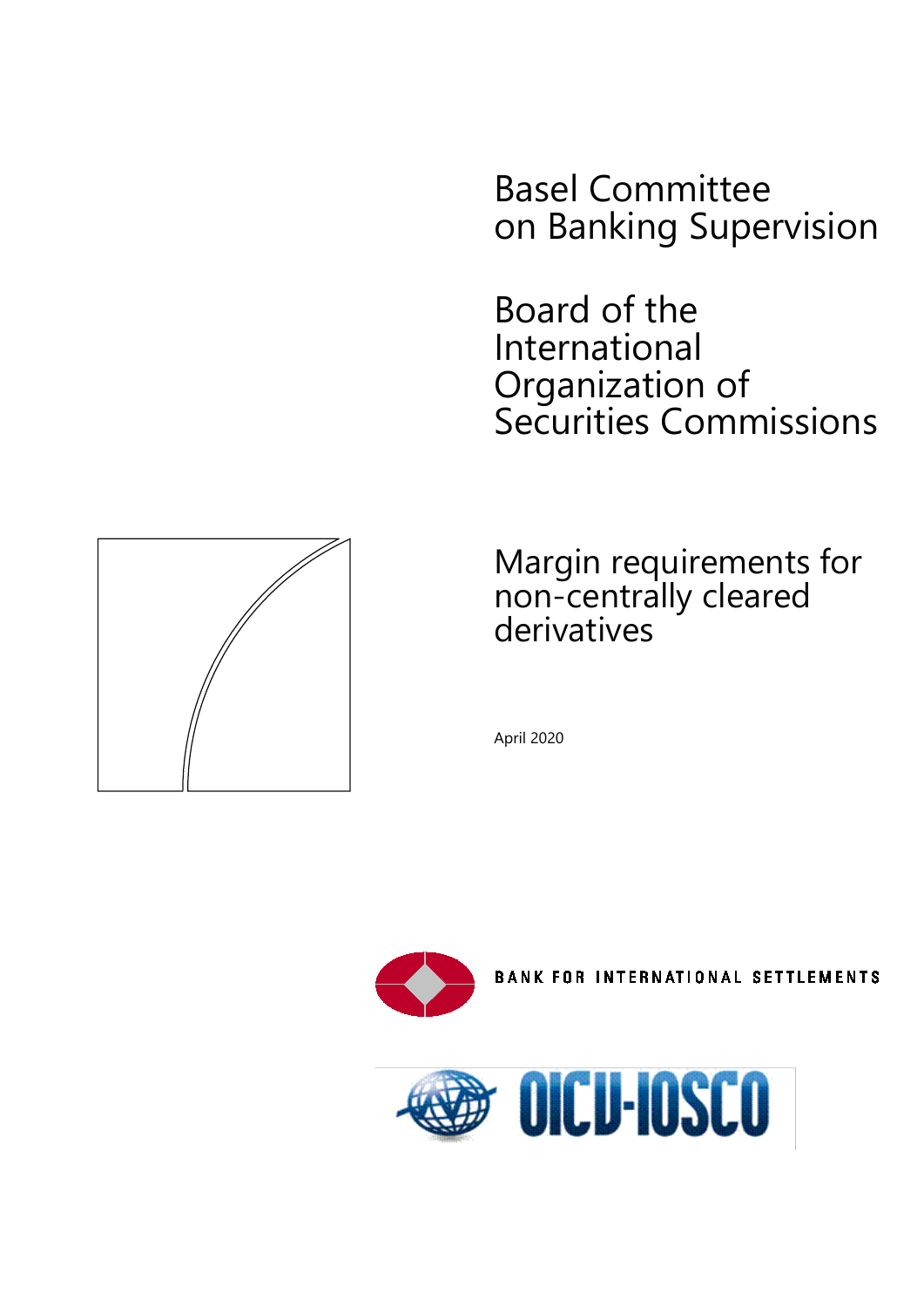This publication is available on the BIS website [\(www.bis.org\)](http://www.bis.org/) and IOSCO website [\(www.iosco.org\)](http://www.iosco.org/).

*Certain authorities may consider rule proposals or standards that relate to the substance of this report. These authorities provided information or otherwise participated in the preparation of this report, but their participation should not be viewed as an expression of a judgment by these authorities regarding their current or future regulatory proposals or of their rulemaking or standards implementation work. This report thus does not reflect a judgment by, or limit the choices of, these authorities with regard to their proposed or final versions of their rules or standards.*

*© Bank for International Settlements 2020. All rights reserved. Brief excerpts may be reproduced or translated provided the source is stated.*

ISBN 978-92-9259-291-2 (online)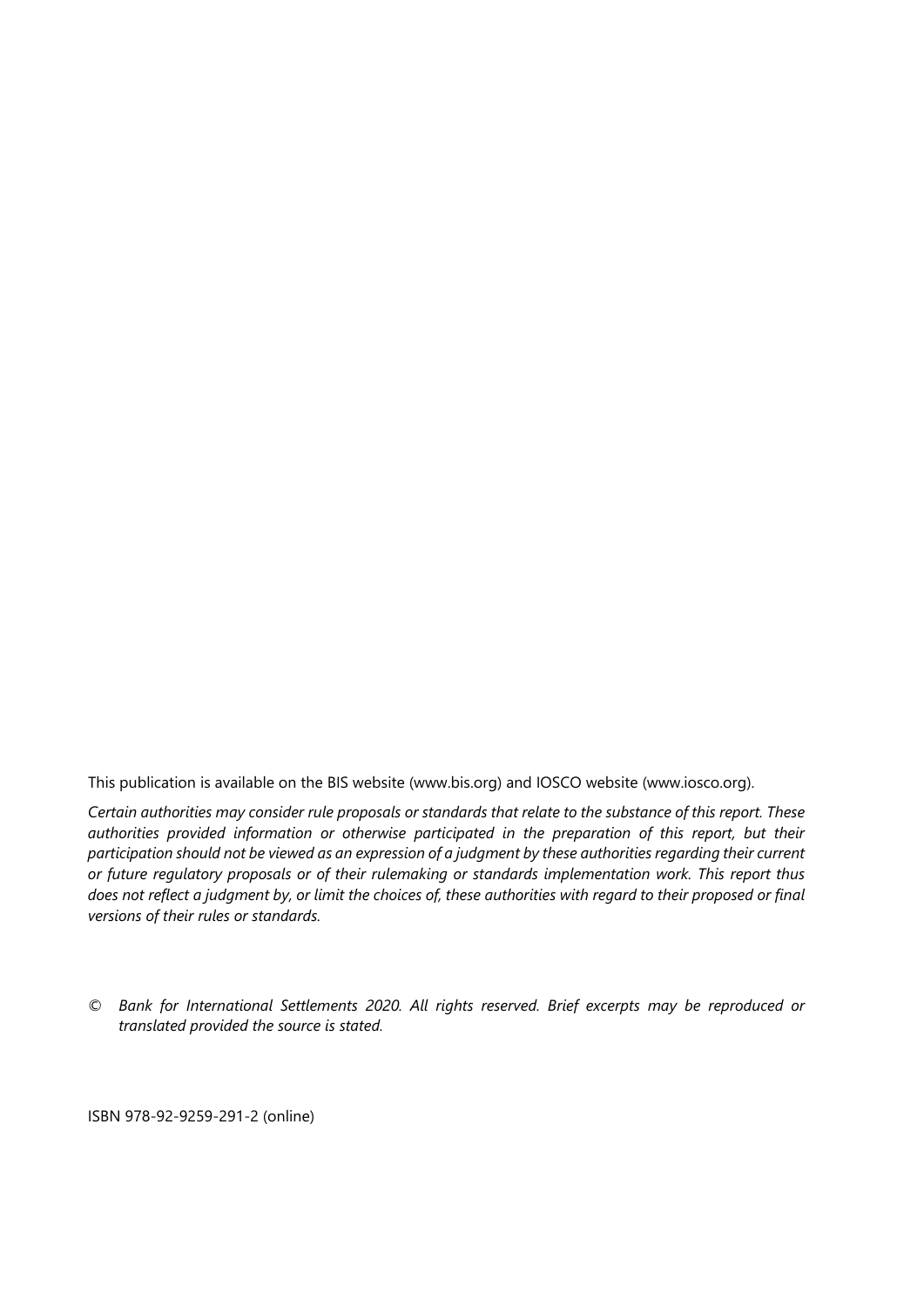## Contents

| Element 3: Baseline minimum amounts and methodologies for initial and variation margin 11 |  |
|-------------------------------------------------------------------------------------------|--|
|                                                                                           |  |
|                                                                                           |  |
|                                                                                           |  |
|                                                                                           |  |
|                                                                                           |  |
|                                                                                           |  |
|                                                                                           |  |
|                                                                                           |  |
|                                                                                           |  |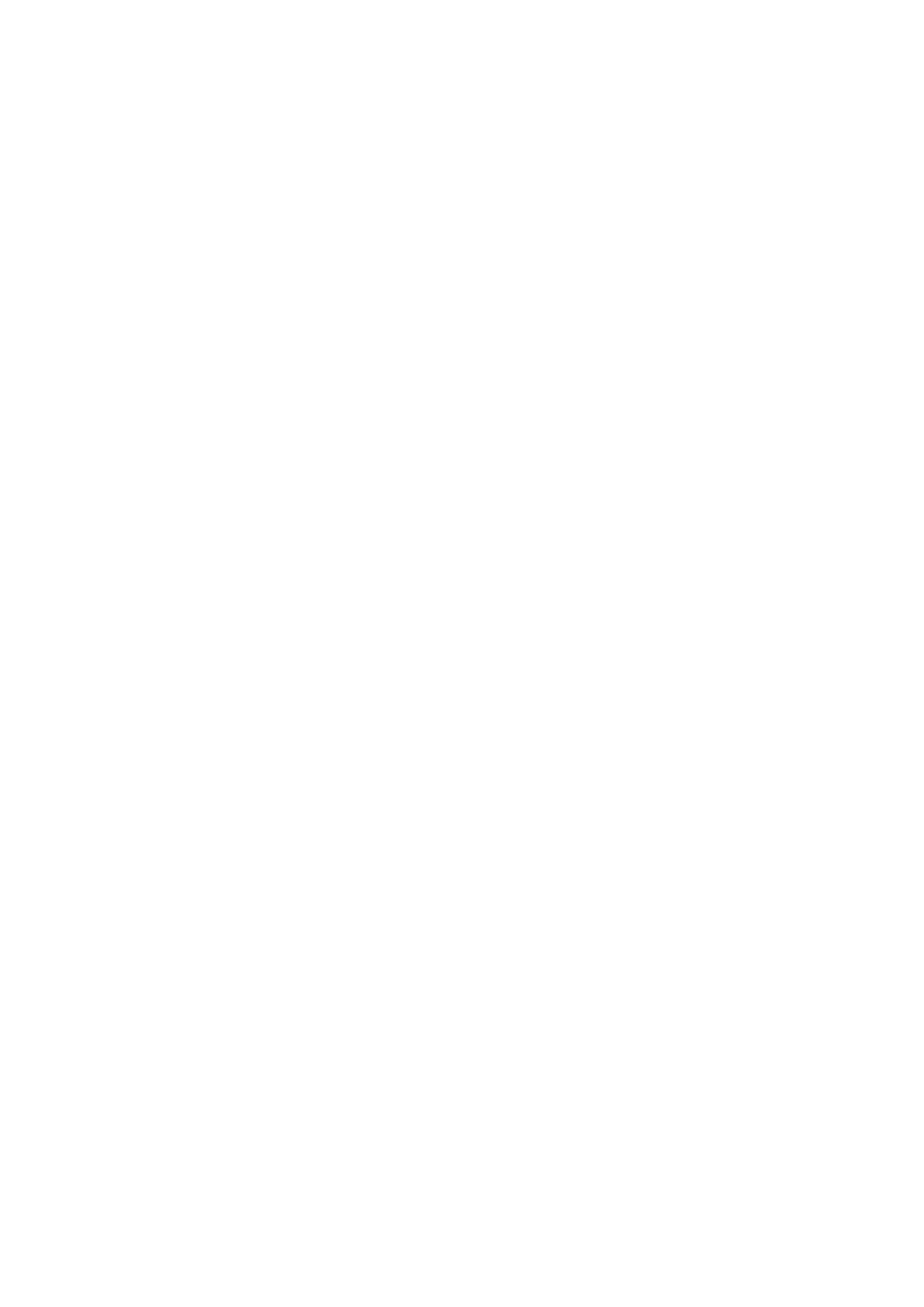## Abbreviations

| <b>BCBS</b>     | Basel Committee on Banking Supervision               |
|-----------------|------------------------------------------------------|
| <b>BIS</b>      | <b>Bank for International Settlements</b>            |
| <b>CCP</b>      | Central counterparty                                 |
| <b>CGFS</b>     | Committee on the Global Financial System             |
| <b>CPSS</b>     | Committee on Payment and Settlement Systems          |
| <b>FSB</b>      | <b>Financial Stability Board</b>                     |
| <b>FX</b>       | Foreign exchange                                     |
| G <sub>20</sub> | The Group of Twenty                                  |
| G-SIFI          | Global systemically important financial institution  |
| <b>IOSCO</b>    | International Organization of Securities Commissions |
| <b>LCR</b>      | Liquidity coverage ratio                             |
| <b>MTA</b>      | Minimum transfer amount                              |
| <b>NSFR</b>     | Net stable funding ratio                             |
| <b>OTC</b>      | Over-the-counter                                     |
| <b>PSE</b>      | <b>Public Sector Entity</b>                          |
| <b>QIS</b>      | Quantitative impact study                            |
| <b>WGMR</b>     | Working Group on Margining Requirements              |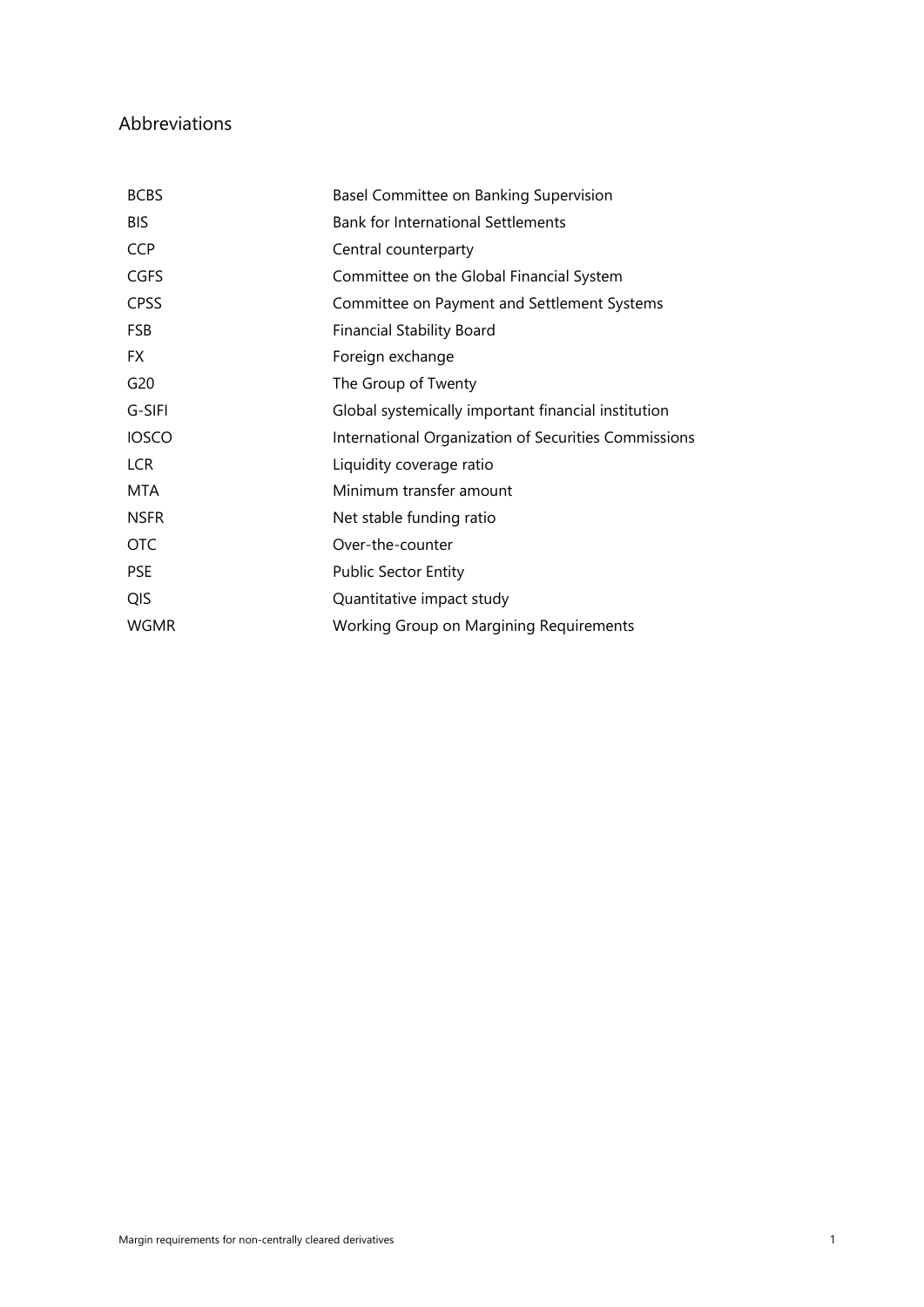# <span id="page-5-0"></span>Part A: Executive summary

This document presents the final policy framework that establishes minimum standards for margin requirements for non-centrally cleared derivatives as agreed by the Basel Committee on Banking Supervision (BCBS) and the International Organization of Securities Commissions (IOSCO).<sup>[1](#page-5-1)</sup> This final framework was developed in consultation with the Committee on Payment and Settlement Systems (CPSS) and the Committee on the Global Financial System (CGFS). [NB: The CPSS was renamed as the Committee on Payments and Market Infrastructures (CPMI) in June 2014.]

# Background

The economic and financial crisis that began in 2007 exposed significant weaknesses in the resiliency of banks and other market participants to financial and economic shocks. In the context of over-the-counter (OTC) derivatives in particular, the recent financial crisis demonstrated that improved transparency in the OTC derivatives markets and further regulation of OTC derivatives and market participants would be necessary to limit excessive and opaque risk-taking through OTC derivatives and to mitigate the systemic risk posed by OTC derivatives transactions, markets, and practices.

In response, the Group of Twenty (G20) initiated a reform programme in 2009 to reduce the systemic risk from OTC derivatives. As initially agreed in 2009, the G20's reform programme comprised four elements:

- All standardised OTC derivatives should be traded on exchanges or electronic platforms, where appropriate.
- All standardised OTC derivatives should be cleared through central counterparties (CCPs).
- OTC derivatives contracts should be reported to trade repositories.
- Non-centrally cleared derivatives contracts should be subject to higher capital requirements.<sup>[2](#page-5-2)</sup>

In 2011, the G20 agreed to add margin requirements on non-centrally cleared derivatives to the reform programme and called upon the BCBS and IOSCO to develop, for consultation, consistent global standards for these margin requirements.<sup>[3](#page-5-3)</sup> To this end, the BCBS and IOSCO, in consultation with the CPSS and CGFS, formed the Working Group on Margining Requirements (WGMR) in October 2011 to develop a proposal on margin requirements for non-centrally cleared derivatives for consultation by mid-2012.

In July 2012, an initial proposal was released for consultation. The initial proposal was followed by an invitation to comment on the proposal by 28 September 2012. Additionally, a quantitative impact study (QIS) was conducted to assess the potential liquidity and other quantitative impacts associated with mandatory margining requirements.

In February 2013, the BCBS and IOSCO released a second consultative document that reflected the near-final policy framework after careful consideration of the responses to the first consultative

<span id="page-5-1"></span><sup>&</sup>lt;sup>1</sup> Throughout this paper, the term "non-centrally cleared derivatives" is used as shorthand to refer to derivatives that are not cleared through a central counterparty.

<span id="page-5-2"></span><sup>2</sup> G20, *Pittsburgh summit declaration*, www.g20.utoronto.ca/2009/2009communique0925.html.

<span id="page-5-3"></span><sup>3</sup> G20, *Cannes summit final declaration*, www.g20civil.com/documents/Cannes\_Declaration\_4\_November\_2011.pdf.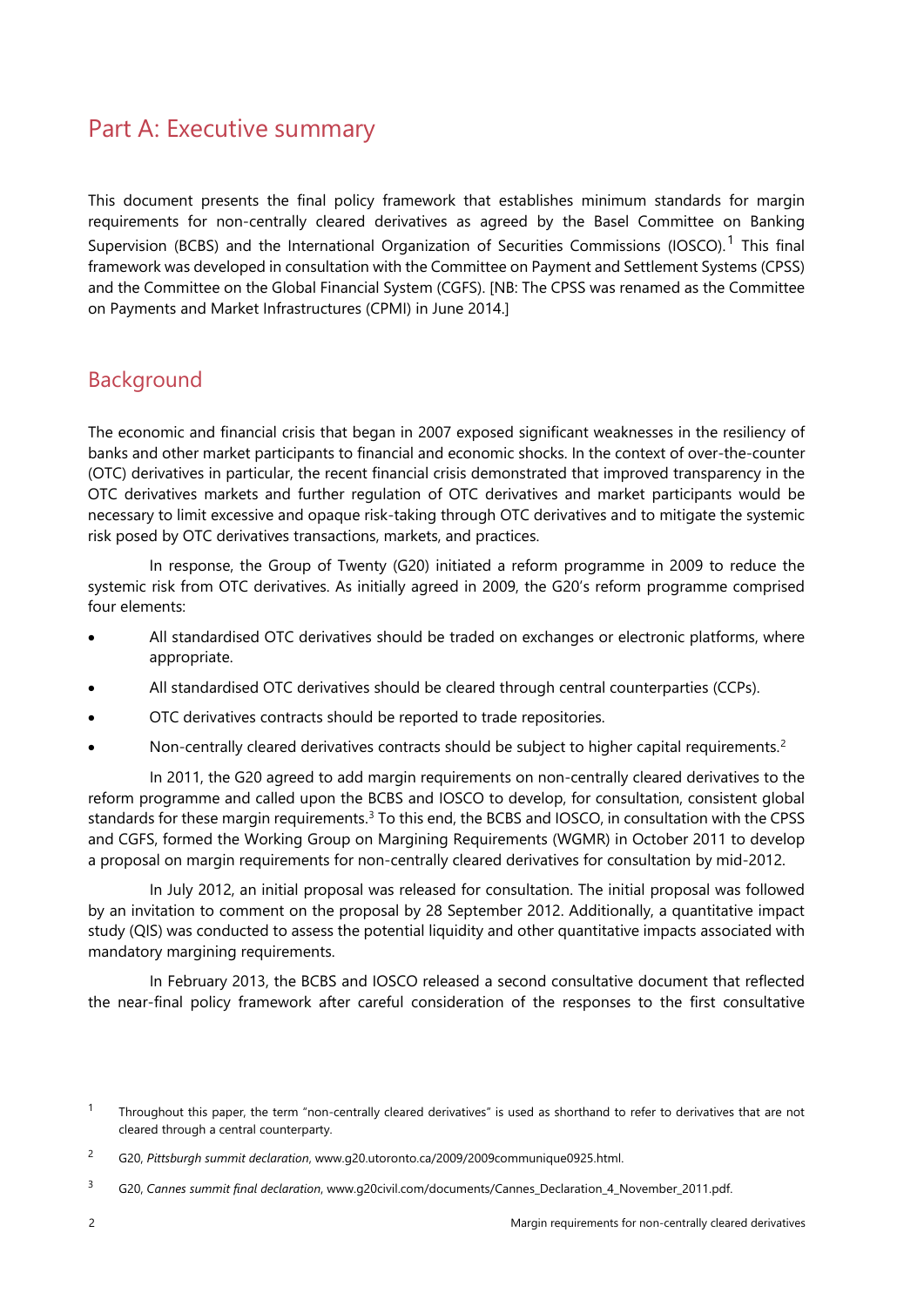document as well as the QIS results. The consultative document sought comment on four questions relating to certain specific aspects of the near-final margin framework.

A large number of comments were received on the near-final margin framework. These comments have been considered in updating the proposal and specifying a final global framework for margining requirements on non-centrally cleared derivatives.

In March 2015, taking into account the operational and legal complexities of implementing the final framework, the BCBS and IOSCO agreed to delay the implementation of the margin requirements. The requirement to collect and post initial margin was delayed by nine months. The requirement to exchange variation margin was also delayed by nine months, and was subject to a six month phase-in period.

In order to ensure smooth and consistent implementation of the requirements for the large number of covered entities that will be subject to the final implementation phases, in July 2019, the BCBS and IOSCO extended the final implementation of the framework by one year to 1 September 2021. Accordingly, the BCBS and IOSCO added one new additional implementation phase to precede the final implementation of the margin requirements. Element 8 has been updated to reflect this change.

In April 2020, the BCBS and IOSCO extended by one year the final two implementation phases in order to provide additional operational capacity for firms to respond to the immediate impact of Covid-19 and at the same time, facilitate covered entities to act diligently to comply with the requirements by the revised deadline.

The following document lays out the key objectives, elements and principles of the final margining framework for non-centrally cleared derivatives.

### Objectives of margin requirements for non-centrally cleared derivatives

Margin requirements for non-centrally cleared derivatives have two main benefits:

**Reduction of systemic risk**. Only standardised derivatives are suitable for central clearing. A substantial fraction of derivatives are not standardised and cannot be centrally cleared.<sup>[4](#page-6-0)</sup> These noncentrally cleared derivatives, totalling hundreds of trillions of dollars in notional amounts,[5](#page-6-1) pose the same type of systemic contagion and spillover risks that materialised in the recent financial crisis. Margin requirements for non-centrally cleared derivatives would be expected to reduce contagion and spillover effects by ensuring that collateral is available to offset losses caused by the default of a derivatives counterparty. Margin requirements can also have broader macroprudential benefits, by reducing the financial system's vulnerability to potentially destabilising procyclicality and limiting the build-up of uncollateralised exposures within the financial system.

**Promotion of central clearing**. In many jurisdictions, central clearing will be mandatory for most standardised derivatives. But clearing imposes costs, in part because CCPs require margin to be posted. Margin requirements on non-centrally cleared derivatives, by reflecting the generally higher risk associated with these derivatives, will promote central clearing, making the G20's original 2009 reform programme more effective. This could, in turn, contribute to the reduction of systemic risk.

<span id="page-6-0"></span><sup>4</sup> IMF (*Global Financial Stability Report*, April 2010, Chapter 3) assumes that one quarter of interest rate swaps, one third of credit default swaps, and two thirds of other OTC derivatives will not be sufficiently standardised and liquid to be centrally cleared.

<span id="page-6-1"></span><sup>5</sup> A BIS survey (*Semiannual OTC derivatives statistics at end-June 2012*) shows that notional amount outstanding for OTC derivatives totalled USD 639 trillion in June 2012.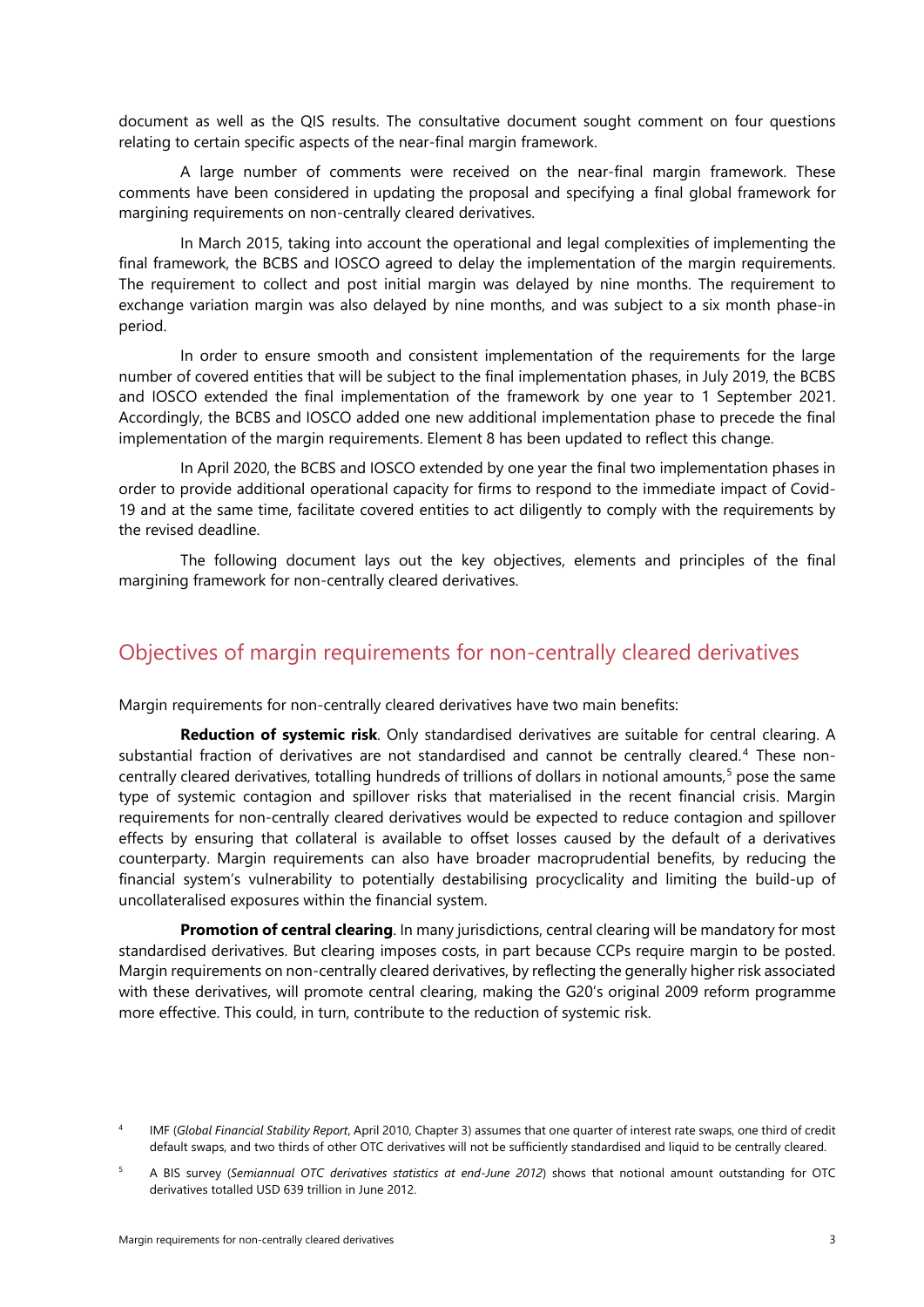The effectiveness of margin requirements could be undermined if the requirements were not consistent internationally. Activity could move to locations with lower margin requirements, raising two concerns:

- The effectiveness of the margin requirements could be undermined (ie regulatory arbitrage).
- Financial institutions that operate in the low-margin locations could gain a competitive advantage (ie unlevel playing field).

## Margin and capital

Both capital and margin perform important and complementary risk mitigation functions but are distinct in a number of ways. First, margin is "defaulter-pay". In the event of a counterparty default, margin protects the surviving party by absorbing losses using the collateral provided by the defaulting entity. In contrast, while capital adds loss absorbency to the system, because it is "survivor-pay", using capital to meet such losses consumes the surviving entity's own financial resources. The shift towards greater reliance on margin will have a useful influence on incentives. Greater reliance on margin will help market participants to better internalise the cost of their risk-taking, because they will have to post collateral when they enter into a derivatives contract. It will also promote resilient markets in times of stress, when a market participant who has not received margin could be under pressure to withdraw from trading to preserve its capital.

Second, margin is more "targeted" and dynamic, with each portfolio having its own designated margin for absorbing the potential losses in relation to that particular portfolio, and with such margin being adjusted over time to reflect changes in that portfolio's risk. In contrast, capital is shared collectively by all the entity's activities and may thus be more easily depleted at a time of stress. It is also difficult to rapidly adjust capital in response to changing risk exposures. Capital requirements against each exposure are not designed to cover the loss on the default of the counterparty but rather the probability-weighted loss given such default. For these reasons, margin can be seen as offering enhanced protection against counterparty credit risk provided that it is effectively implemented. In order for margin to act as an effective risk mitigant, it must be (i) accessible when needed and (ii) provided in a form that can be liquidated rapidly and at a predictable price even in a time of financial stress.

# Impact of margin requirements on liquidity

The potential benefits of margin requirements must be weighed against the liquidity impact that would result from derivatives counterparties' need to provide liquid high-quality collateral to meet those requirements, including potential changes to market functioning as a result of an increased aggregate demand for such collateral. Financial institutions may need to obtain and deploy additional liquidity resources to meet margin requirements that exceed current practice. Moreover, the liquidity impact of margin requirements cannot be considered in isolation. Rather, it is important to recognise ongoing and parallel regulatory initiatives that will also have significant liquidity impacts; examples of such initiatives include the BCBS's Liquidity Coverage Ratio (LCR), Net Stable Funding Ratio (NSFR) and global mandates for central clearing of standardised derivatives.

The BCBS and IOSCO conducted a QIS in order to gauge the impact of the margin proposals. In particular, the QIS assessed the amount of margin required on non-centrally cleared derivatives as well as the amount of available collateral that could be used to satisfy these requirements.

The results of the QIS, as well as comments that were received on the initial proposal and nearfinal framework were carefully considered in arriving at the margin framework that is described in this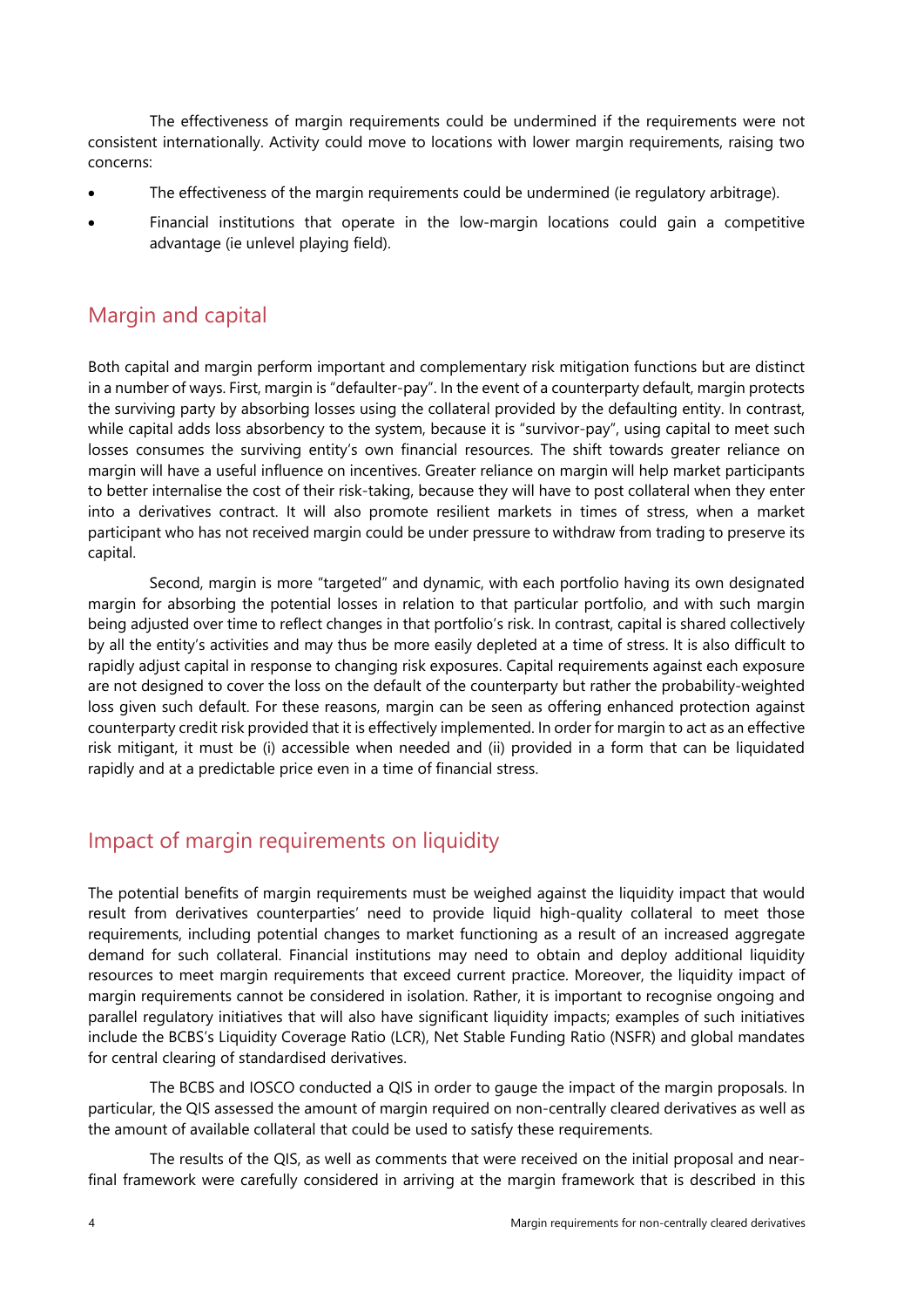document. The overall liquidity burden resulting from initial margin requirements, as well as the availability of eligible collateral to satisfy such requirements, has been carefully assessed in designing the margin framework. The use of permitted initial margin thresholds, which are discussed in detail in Element 2, the eligibility of a broad range of eligible collateral, which is discussed in detail in Element 4, the ability to rehypothecate some initial margin collateral under strict conditions, which is discussed in Element 5, as well as the triggers that provide for a gradual phase-in of the requirements, which are discussed in detail in Element 8, have been included as key elements of the margin framework to directly address the liquidity demands associated with the requirements.

# Key principles and requirements

As described in more detail in Part B, this paper presents the BCBS's and IOSCO's final policy for margin requirements for non-centrally cleared derivatives, as articulated through key principles addressing eight main elements:

- 1. Appropriate margining practices should be in place with respect to all derivatives transactions that are not cleared by CCPs.
- 2. All financial firms and systemically important non-financial entities ("covered entities") that engage in noncentrally cleared derivatives must exchange initial and variation margin as appropriate to the counterparty risks posed by such transactions.
- 3. The methodologies for calculating initial and variation margin that serve as the baseline for margin collected from a counterparty should (i) be consistent across entities covered by the requirements and reflect the potential future exposure (initial margin) and current exposure (variation margin) associated with the portfolio of non-centrally cleared derivatives in question and (ii) ensure that all counterparty risk exposures are fully covered with a high degree of confidence.
- 4. To ensure that assets collected as collateral for initial and variation margin purposes can be liquidated in a reasonable amount of time to generate proceeds that could sufficiently protect collecting entities covered by the requirements from losses on non-centrally cleared derivatives in the event of a counterparty default, these assets should be highly liquid and should, after accounting for an appropriate haircut, be able to hold their value in a time of financial stress.
- 5. Initial margin should be exchanged by both parties, without netting of amounts collected by each party (ie on a gross basis), and held in such a way as to ensure that (i) the margin collected is immediately available to the collecting party in the event of the counterparty's default; and (ii) the collected margin must be subject to arrangements that fully protect the posting party to the extent possible under applicable law in the event that the collecting party enters bankruptcy.
- 6. Transactions between a firm and its affiliates should be subject to appropriate regulation in a manner consistent with each jurisdiction's legal and regulatory framework.
- 7. Regulatory regimes should interact so as to result in sufficiently consistent and non-duplicative regulatory margin requirements for non-centrally cleared derivatives across jurisdictions.
- 8. Margin requirements should be phased in over an appropriate period of time to ensure that the transition costs associated with the new framework can be appropriately managed. Regulators should undertake a coordinated review of the margin standards once the requirements are in place and functioning to assess the overall efficacy of the standards and to ensure harmonisation across national jurisdictions as well as across related regulatory initiatives.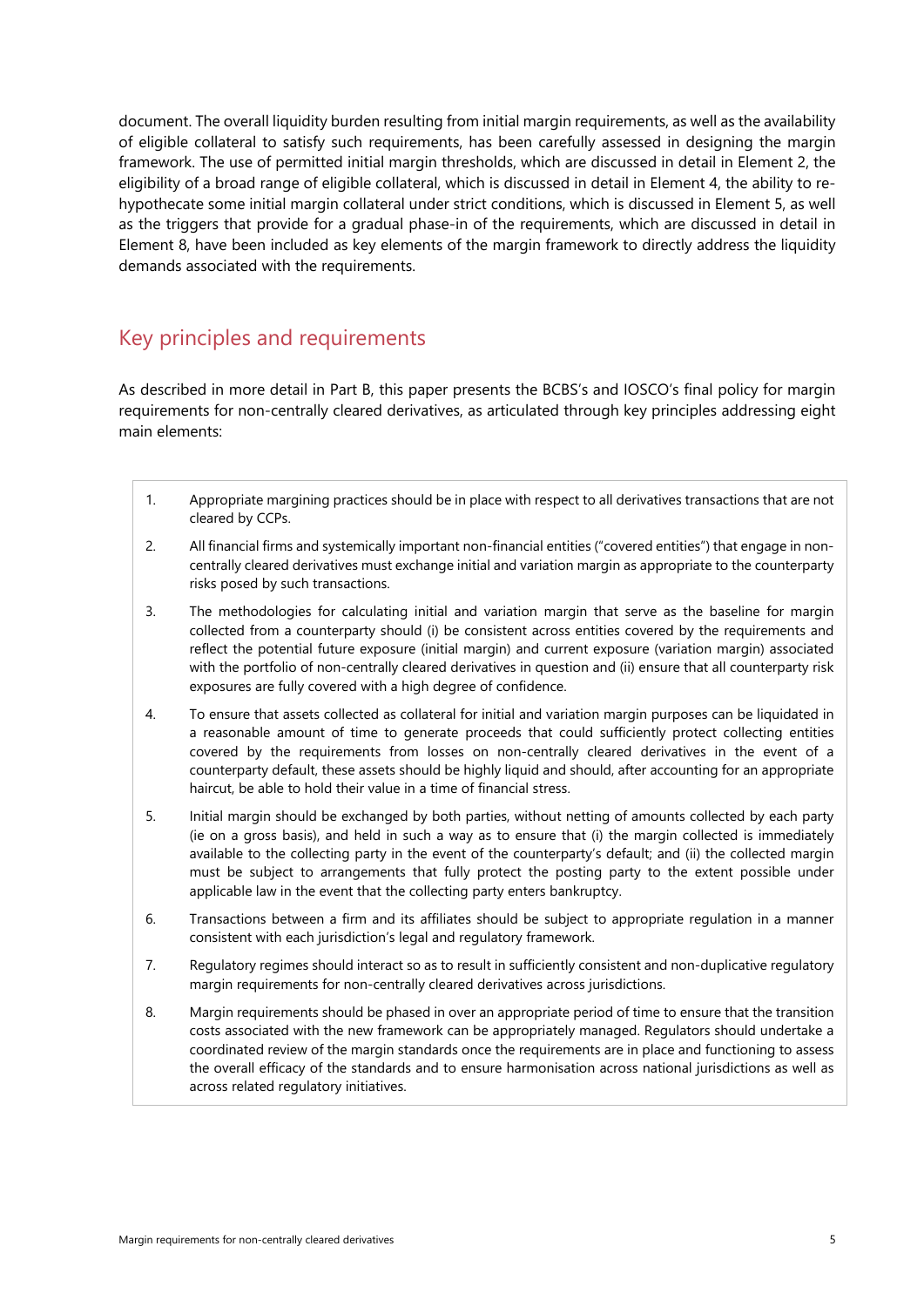# Monitoring and evaluation

The actual impact of margin requirements is subject to various factors and uncertainties, including, among others, the ratio of cleared to non-centrally cleared derivatives and changes in market volatility over time. Moreover, a number of the framework's design elements could have impacts that may change over time depending on changes in market structure and market conditions.

The BCBS and IOSCO will set up a monitoring group to evaluate these margin standards in 2014. The evaluation will focus on the relation and consistency of the margin standards with related regulatory initiatives such as changes to standardised approaches for trading book and counterparty credit risk capital, potential minimum haircuts on repurchase and reverse repurchase transactions, implementation of the LCR, and capital requirements on centrally cleared derivatives that may develop alongside these requirements between now and 2014.

The monitoring group will consider any initiatives to conduct further analysis of the costs and benefits, and of the impact on competition of rules setting margin requirements for non-centrally cleared derivatives. It will consider the overall efficacy and appropriateness of the margin methodologies and standards. It will explore the possible alignment of the model and standardised schedule approaches for calculating initial margin, and assess the potential procyclicality of the margin requirements.

The monitoring group will consider the results of various studies that are being conducted, such as the study being conducted by the Bank for International Settlements Macroeconomic Assessment Group on Derivatives on the macroeconomic impact of OTC derivatives market reforms and the OTC Derivatives Assessment Team's assessment of incentives for central clearing, and will further monitor and evaluate the liquidity impact of these margin requirements on different types of covered entities. Where appropriate, the monitoring group will conduct a quantitative study to assess the impact of the margin framework or certain specific aspects of the margin framework.

The monitoring group will consider providing more guidance on the validation and backtesting of models for margining. It will also evaluate the risks of not subjecting the fixed physically settled foreign exchange (FX) transactions associated with the exchange of principal of cross-currency swaps to the initial margin requirements, and consider whether any modifications to such arrangement are appropriate.

The monitoring group will consider developments in the effort to establish a global framework for cross-border interactions across an array of regulatory initiatives including margin. These developments will be reviewed to ensure that the interactions between differing jurisdictions in the context of margin requirements are compatible with the goals of this framework.

Finally, the monitoring group will gather data relevant to the extent to which collateral is rehypothecated under the limited re-hypothecation conditions identified in Element 5, where and how such collateral is held, any implementation issues and the benefits and risks of such re-hypothecation, in order to formulate recommendations to BCBS and IOSCO on whether to continue to permit re-hypothecation of collateral under these conditions, permit re-hypothecation for only a subset of non-centrally cleared derivatives products, prohibit re-hypothecation altogether, or whether to otherwise modify the conditions.

Certain elements of the margin standards may need to be re-evaluated or modified if forthcoming additional data and further analyses reveal that the incentives and impacts of them substantially deviate from the results reflected in the QIS, or are inconsistent with the goals expressed in this framework, or do not effectively balance the costs and benefits of the requirements. Based on the findings of the monitoring group, the BCBS and IOSCO will jointly determine whether any additional work needs to be undertaken or whether any modifications to the margin requirements are necessary or appropriate. This monitoring and evaluation process is not intended to deter individual regulatory authorities from proceeding with rules pertaining to margin requirements for non-centrally cleared derivatives consistent with this paper while the monitoring group is conducting its work.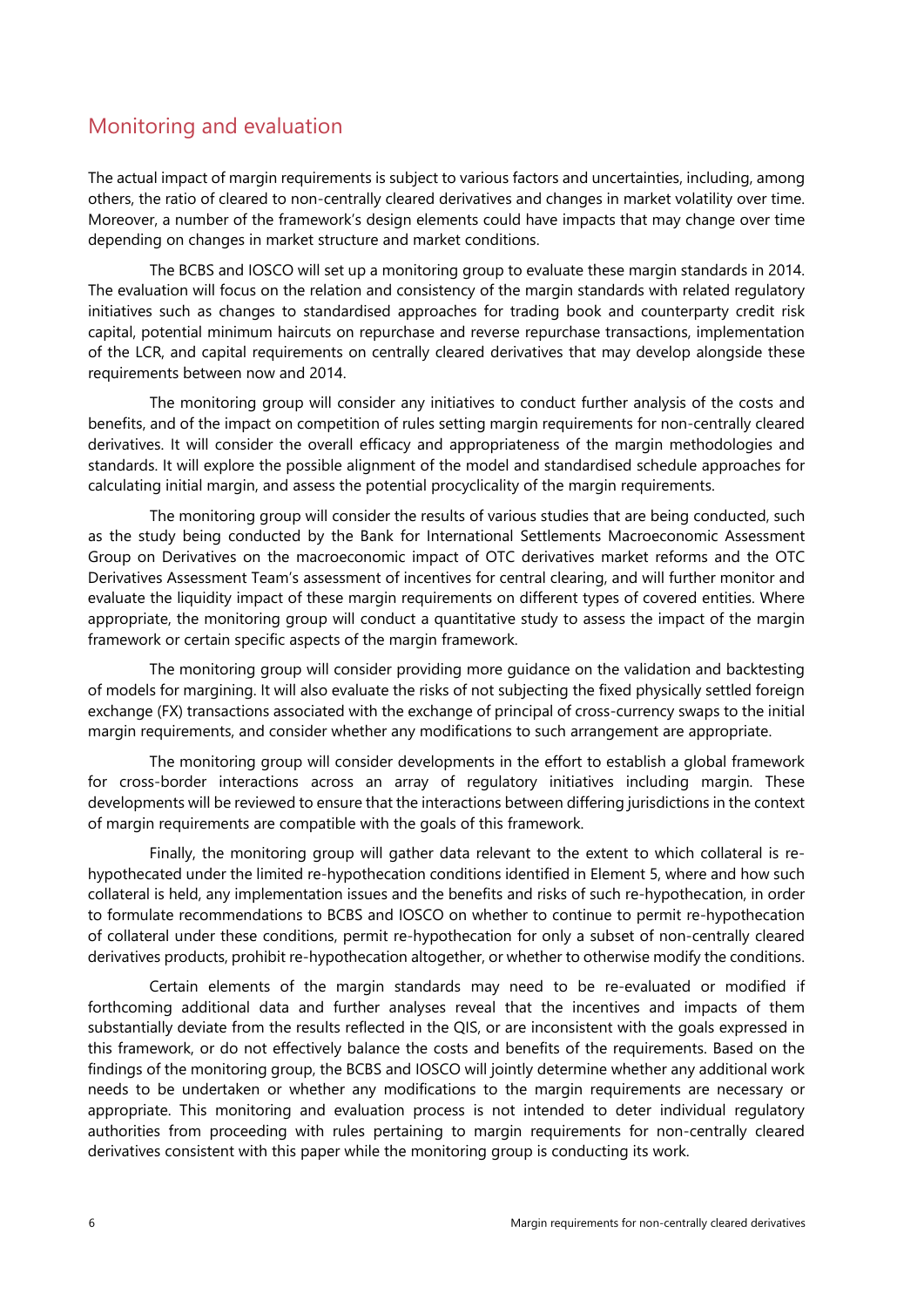The BCBS and IOSCO will also continue working to monitor and assess how consistently the requirements are implemented across products, jurisdictions and market participants.

# <span id="page-10-0"></span>Part B: Key principles and requirements

## <span id="page-10-1"></span>Element 1: Scope of coverage – instruments subject to the requirements

#### Background discussion

1(a) A primary threshold question that must be addressed in the design of margin requirements for non-centrally cleared derivatives is the scope of derivatives instruments to which the requirements will apply. Consistent with the G20 mandate, the BCBS and IOSCO have focused their attention on all derivatives that are not cleared by a CCP, regardless of type. At the same time, some consideration has been given to whether certain types of transactions (eg FX forwards and swaps) may merit exclusion from the scope of the margin requirements because of their unique characteristics or particular market practices.

#### Key principle 1

Appropriate margining practices should be in place with respect to all derivatives transactions that are not cleared by CCPs.<sup>[6](#page-10-2)</sup>

#### Requirement 1

1.1 Except for physically settled FX forwards and swaps, the margin requirements apply to all noncentrally cleared derivatives. The margin requirements described in this paper do not apply to physically settled FX forwards and swaps. However, the BCBS and IOSCO recognise that variation margining of such derivatives is a common and established practice among significant market participants. The BCBS and IOSCO recognise that the exchange of variation margin is a prudent risk management tool that limits the build-up of systemic risk. Accordingly, the BCBS and IOSCO agree that standards apply for variation margin to be exchanged on physically settled FX forwards and swaps in a manner consistent with the final policy framework set out in this document and that those variation margin standards are implemented either by way of supervisory guidance or national regulation. The BCBS and IOSCO note that the BCBS has updated the supervisory guidance for managing settlement risk in FX transactions.[7](#page-10-3) The update to the supervisory guidance covers margin requirements for physically settled FX forwards and swaps. In developing variation margin standards for physically settled FX forwards and swaps, national supervisors should consider the recommendations in the BCBS supervisory guidance.

1.2 Initial margin requirements for cross-currency swaps do not apply to the fixed physically settled FX transactions associated with the exchange of principal of cross-currency swaps. In practice, the margin requirements for cross-currency swaps may be computed in one of two ways. Initial margin may be

<span id="page-10-2"></span><sup>&</sup>lt;sup>6</sup> These margining practices only apply to derivatives transactions that are not cleared by CCPs and do not apply to other transactions, such as repurchase agreements and security lending transactions that are not themselves derivatives but share some attributes with derivatives. In addition, indirectly cleared derivatives transactions that are intermediated through a clearing member on behalf of a non-member customer are not subject to these requirements as long as (a) the non-member customer is subject to the margin requirements of the clearing house or (b) the non-member customer provides margin consistent with the relevant corresponding clearing house's margin requirements.

<span id="page-10-3"></span>The BCBS has issued supervisory guidance for managing risks associated with the settlement of FX transactions: [www.bis.org/publ/bcbs241.htm.](http://www.bis.org/publ/bcbs241.htm)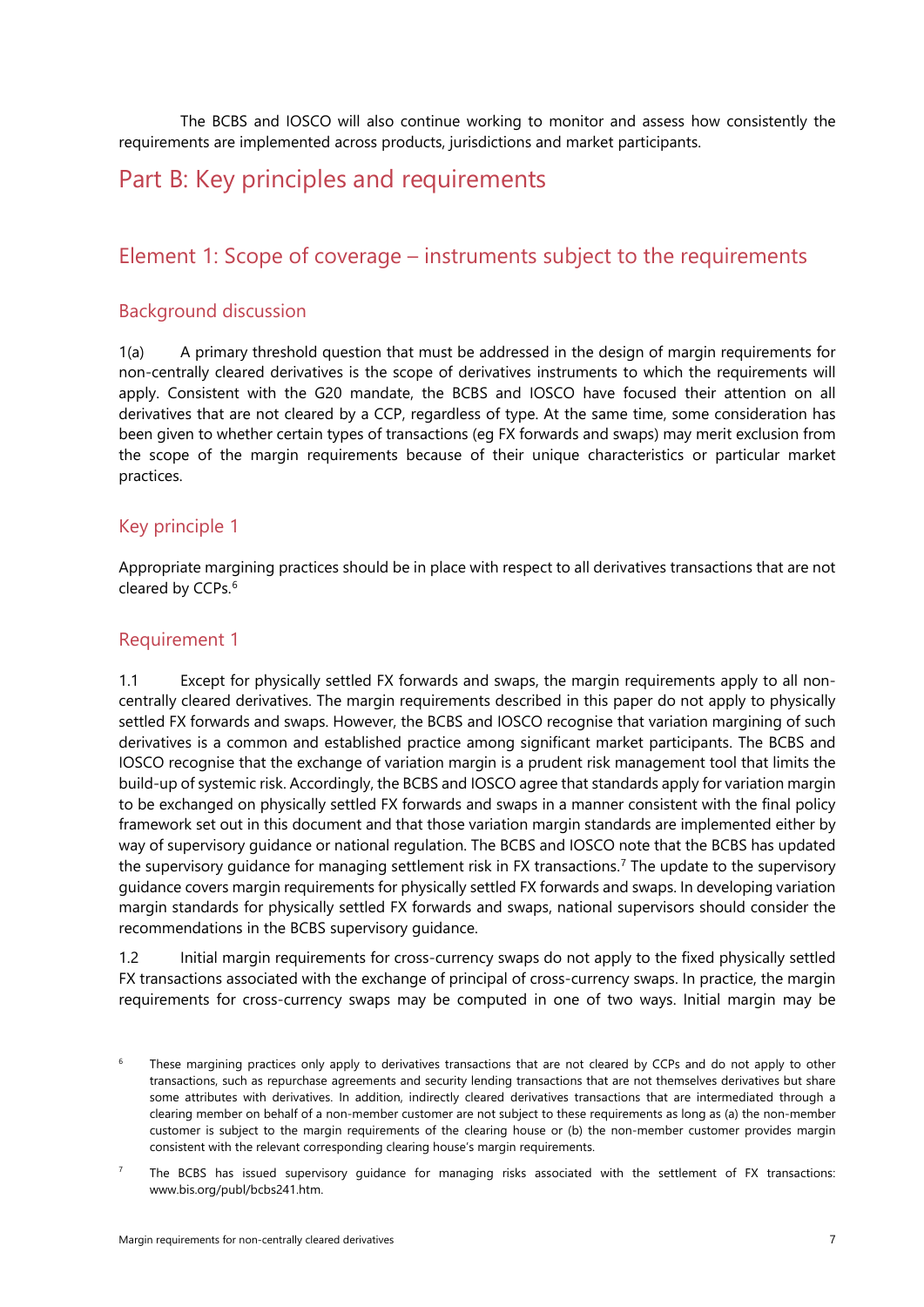computed by reference to the "interest rate" portion of the standardised initial margin schedule that is discussed below and presented in the appendix. Alternatively, if initial margin is being calculated pursuant to an approved initial margin model, the initial margin model need not incorporate the risk associated with the fixed physically settled FX transactions associated with the exchange of principal. All other risks that affect cross-currency swaps, however, must be considered in the calculation of the initial margin amount.<sup>[8](#page-11-1)</sup> Finally, the variation margin requirements that are described below apply to all components of cross-currency swaps.

# <span id="page-11-0"></span>Element 2: Scope of coverage – scope of applicability

#### Background discussion

2(a) Another important element of the margin requirements is their general scope of applicability – that is, to which firms do the requirements apply, and what do the requirements oblige those firms to do. In particular, the scope of the margin requirements' applicability has an important effect on each of the following:

- The extent to which the requirements reduce systemic risk here the BCBS and IOSCO have considered the extent to which potential approaches would capture all or substantially all systemic risk arising from non-centrally cleared derivatives, the risk of which is generally concentrated among the activities of the largest key market participants transacting in a significant amount of non-centrally cleared derivatives (eg through dealing or other activities), subject to certain exceptions in specific asset classes, such as commodities;
- The extent to which the requirements promote central clearing here the BCBS and IOSCO have considered the extent to which potential approaches would parallel the central clearing mandate, which generally applies to all financial institutions and those non-financial institutions that pose significant systemic risk; and
- The liquidity impact of the requirements here the BCBS and IOSCO have considered the fact that increased scope of applicability would entail a correspondingly greater liquidity impact.

2(b) In evaluating this fundamental element of the margin requirements and its implications with respect to systemic risk reduction, incentives relative to central clearing and impact on liquidity, the BCBS and IOSCO have focused on two principal questions:

- Whether the margin requirements should apply to all parties to non-centrally cleared derivatives, only to financial firms, or only to key market participants; and
- Whether the margin requirements should require a bilateral exchange of margin between all entities covered by the requirements, or only the unilateral collection of margin by certain types of firms (eg key market participants).

2(c) The BCBS and IOSCO believe that the margin requirements need not apply to non-centrally cleared derivatives to which non-financial entities that are not systemically important are a party, given that (i) such transactions are viewed as posing little or no systemic risk and (ii) such transactions are exempted from central clearing mandates under most national regimes. Similarly, the BCBS and IOSCO advocate that margin requirements are not applied in such a way that would require sovereigns, central banks, multilateral development banks (MDBs) or the Bank for International Settlements to either collect

<span id="page-11-1"></span><sup>&</sup>lt;sup>8</sup> In the interest of clarity, the only payments to be excluded from initial margin requirements for a cross-currency swap are the fixed physically settled FX transactions associated with the exchange of principal (which have the same characteristics as FX forward contracts). All other payments or cash flows that occur during the life of the swap must be subject to initial margin requirements.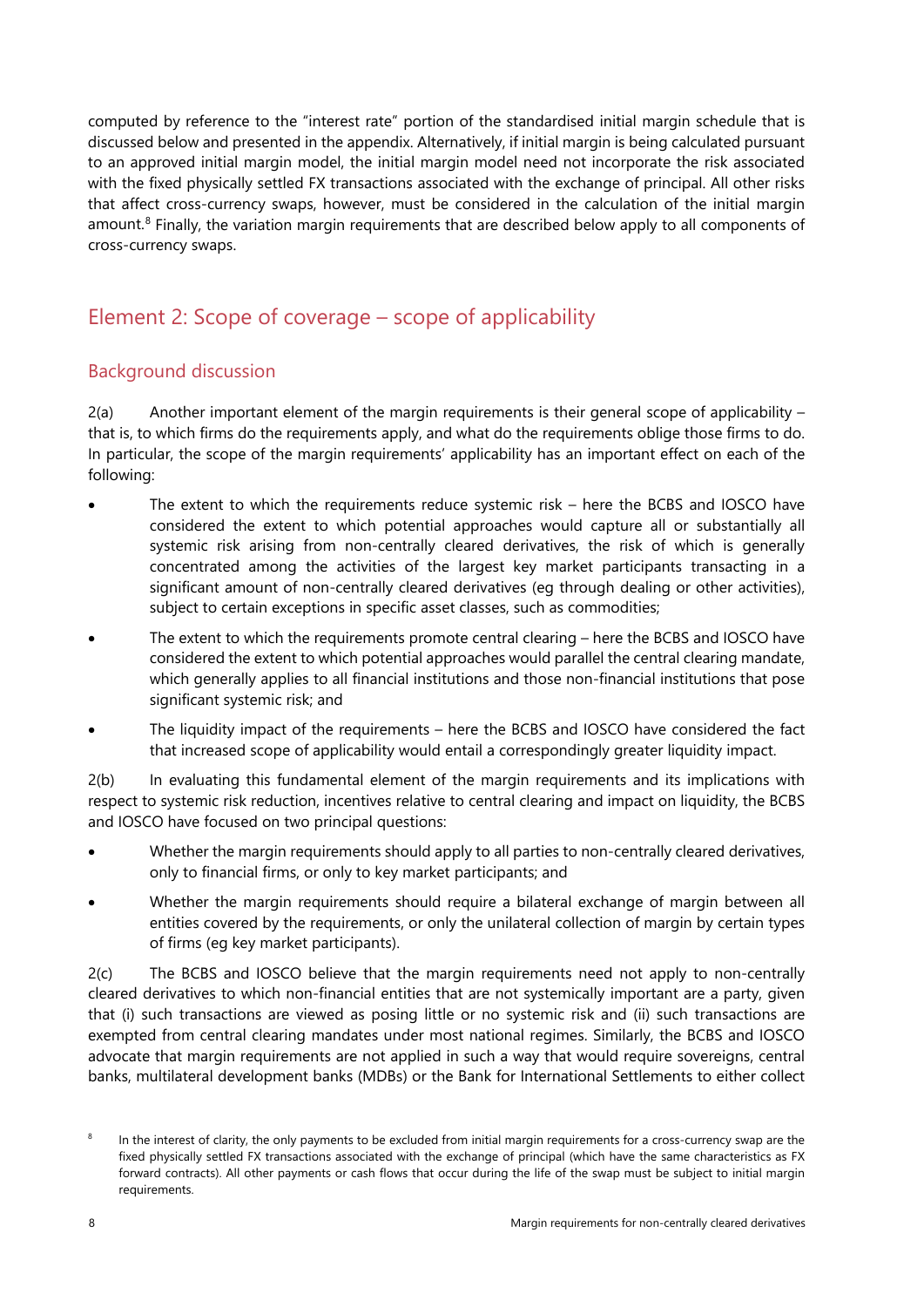or post margin. Both of these views are reflected in the exclusion of such transactions from the scope of margin requirements. As a result, a transaction between a covered entity and one of the aforementioned entities is not covered by the requirements set out in this document.

2(d) With respect to other non-centrally cleared derivatives; the BCBS and IOSCO support margin requirements that, in principle, would involve the mandatory exchange of both initial and variation margin among parties to non-centrally cleared derivatives ("universal two-way margin").

2(e) In the case of variation margin, the BCBS and IOSCO recognise that the regular and timely exchange of variation margin represents the settlement of the running profit/loss of a derivative and has no net liquidity costs given that variation margin represents a transfer of resources from one party to another. The BCBS and IOSCO also recognise that the regular and timely exchange of variation margin is a widely adopted best practice that promotes effective and sound risk management.

2(f) In the case of initial margin, the BCBS and IOSCO recognise that initial margin requirements will have a measurable impact on market liquidity, as assets that are provided for collateral purposes cannot be readily deployed for other uses over the life of the non-centrally cleared derivatives contract. It is also recognised that such requirements will represent a significant change in market practice and will present certain operational and logistical challenges that will need to be managed as the new requirements come into effect.

2(g) These operational and logistical challenges will be dealt with as the requirements are implemented in a manner consistent with the phase-in timeline described earlier and discussed in detail under Element 8. Following the end of the phase-in period, there will be a minimum level of non-centrally cleared OTC derivatives activity (€8 billion in gross notional outstanding amounts) necessary for covered entities to be subject to initial margin requirements described in this paper.

2(h) One method for managing the liquidity impact associated with initial margin requirements – and one that has received broad support – is to provide for an initial margin threshold (threshold) that would specify an amount under which a firm would have the option of not collecting initial margin. In cases where the initial margin requirement for the portfolio exceeded the threshold, the firm would be obliged to collect initial margin from its counterparty in an amount that is at least as large as the difference between the initial margin requirement and the threshold. For example, if the threshold amount were 10 and the initial margin requirement for a particular non-centrally cleared derivatives portfolio was 15, then a firm would be obliged to collect at least 5 from its counterparty in initial margin (15–10=5), or more if it so chose pursuant to its risk management guidelines and principles. Such an approach, if applied in a manner consistent with sound risk management practices, could help ameliorate the costs associated with a universal two-way margin regime.

#### Key principle 2

All covered entities (ie financial firms and systemically important non-financial entities) that engage in non-centrally cleared derivatives must exchange initial and variation margin as appropriate to the counterparty risks posed by such transactions.[9](#page-12-0)

#### Requirement 2

2.1 All covered entities that engage in non-centrally cleared derivatives must exchange, on a bilateral basis, the full amount of variation margin (ie a zero threshold) on a regular basis (eg daily).

<span id="page-12-0"></span><sup>&</sup>lt;sup>9</sup> The BCBS and IOSCO note that different treatment is applied with respect to transactions between affiliated entities, as described under Element 6 below.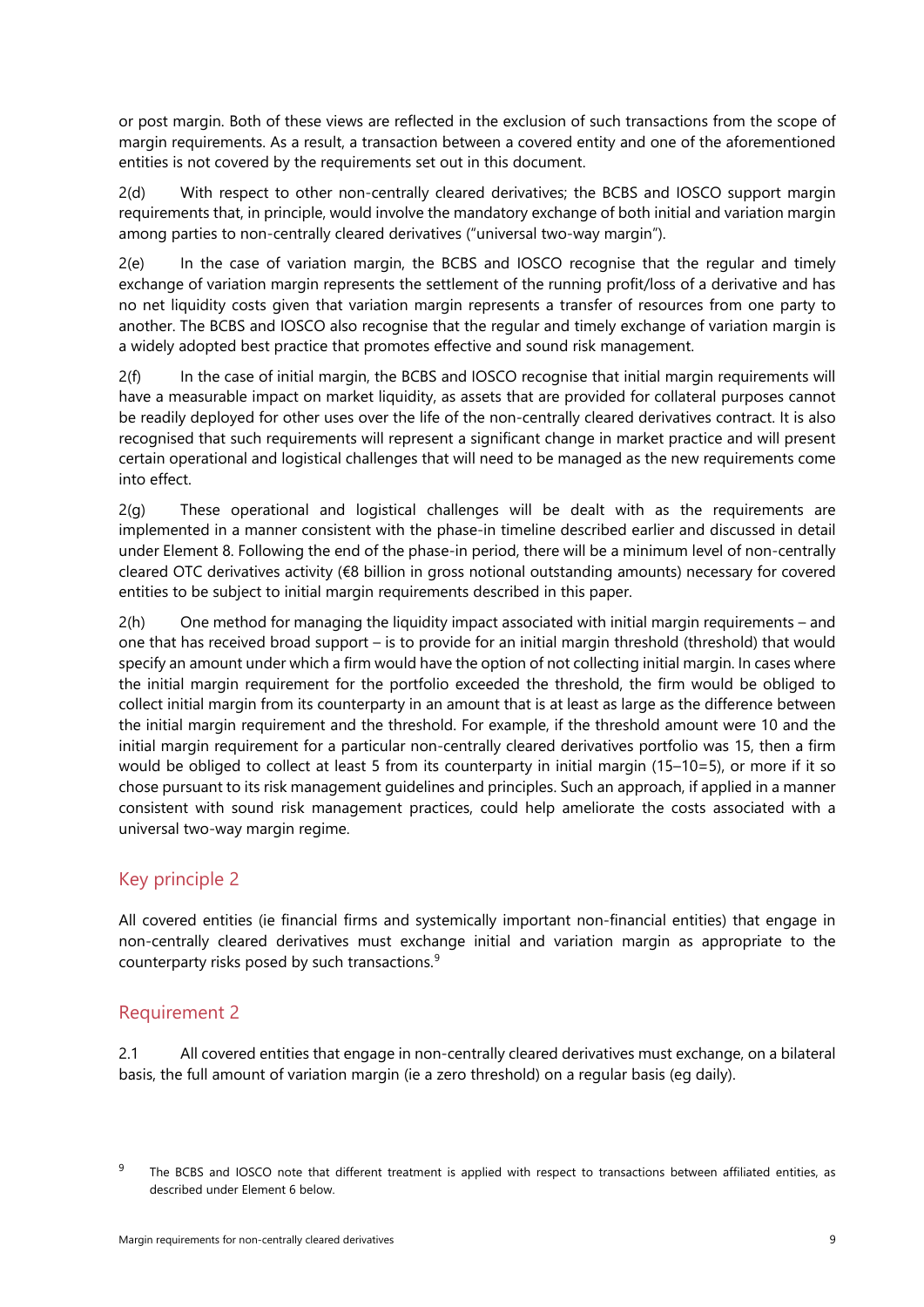2.2 All covered entities must exchange, on a bilateral basis, initial margin with a threshold not to exceed €50 million. The threshold is applied at the level of the consolidated group to which the threshold is being extended and is based on all non-centrally cleared derivatives between the two consolidated groups.[10](#page-13-0)

2.3 All margin transfers between parties may be subject to a de-minimis minimum transfer amount not to exceed €500,000.

2.4 Covered entities include all financial firms and systemically important non-financial firms. Central banks, sovereigns,<sup>[11](#page-13-1)</sup> multilateral development banks, the Bank for International Settlements, and non-systemic, non-financial firms are not covered entities.<sup>[12](#page-13-2)</sup>

2.5 Initial margin requirements will be phased-in, but at the end of the phase-in period there will be a minimum level of non-centrally cleared derivatives activity (€8 billion of gross notional outstanding amount) necessary for covered entities to be subject to initial margin requirements described in this paper.

2.6 The precise definition of financial firms, non-financial firms and systemically important nonfinancial firms will be determined by appropriate national regulation. Only non-centrally cleared derivatives transactions between two covered entities are governed by the requirements in this paper.

#### **Commentary**

2(i) All covered entities engaging in non-centrally cleared derivatives must exchange initial and variation margin as appropriate to the counterparty risk posed by such transactions.

2(ii) The requirement that the threshold be applied on a consolidated group basis is intended to prevent the proliferation of affiliates and other legal entities within larger entities for the sole purpose of circumventing the margin requirements. The following example describes how the threshold would be applied by an entity that is facing three distinct legal entities within a larger consolidated group.

2(iii) Suppose that a firm engages in separate derivatives transactions, executed under separate legally enforceable netting agreements, with three counterparties, A1, A2, A3. A1, A2 and A3, all belong to the same larger consolidated group such as a bank holding company. Suppose further that the initial margin requirement (as described in Element 3) is €100 million for each of the firm's netting sets with A1, A2 and A3. Then the firm dealing with these three affiliates must collect at least €250 million (250=100+100+100– 50) from the consolidated group. Exactly how the firm allocates the €50 million threshold among the three netting sets is subject to agreement between the firm and its counterparties. The firm may not extend a €50 million threshold to each netting set with, A1, A2, A3, so that the total amount of initial margin collected is only €150 million (150=100-50+100-50+100–50).

2(iv) Furthermore, the requirement to apply the threshold on a fully consolidated basis applies to both the counterparty to which the threshold is being extended and the counterparty that is extending the threshold. As a specific example, suppose that in the example above the firm (as referenced above) is itself

<span id="page-13-0"></span><sup>&</sup>lt;sup>10</sup> Investment funds that are managed by an investment advisor are considered distinct entities that are treated separately when applying the threshold as long as the funds are distinct legal entities that are not collateralised by or are otherwise guaranteed or supported by other investment funds or the investment advisor in the event of fund insolvency or bankruptcy.

<span id="page-13-1"></span><sup>&</sup>lt;sup>11</sup> Subject to national discretion, public sector entities (PSEs) may be treated as sovereigns for the purpose of determining the applicability of margin requirements. In considering whether a PSE should be treated as a sovereign for the purpose of determining the applicability of margin requirements, national supervisors should consider the counterparty credit risk of the PSE, as reflected by, for example, whether the PSE has revenue-raising powers and the extent of guarantees provided by the central government.

<span id="page-13-2"></span><sup>&</sup>lt;sup>12</sup> Multilateral development banks (MDBs) exempted from this requirement are those that are eligible for a zero risk-weight under the Basel capital framework (at the time this margin framework is published, see footnote 24 of paragraph 54, part 2, *Basel II: International Convergence of Capital Measurement and Capital Standards: A Revised Framework*, www.bis.org/publ/bcbs128b.pdf).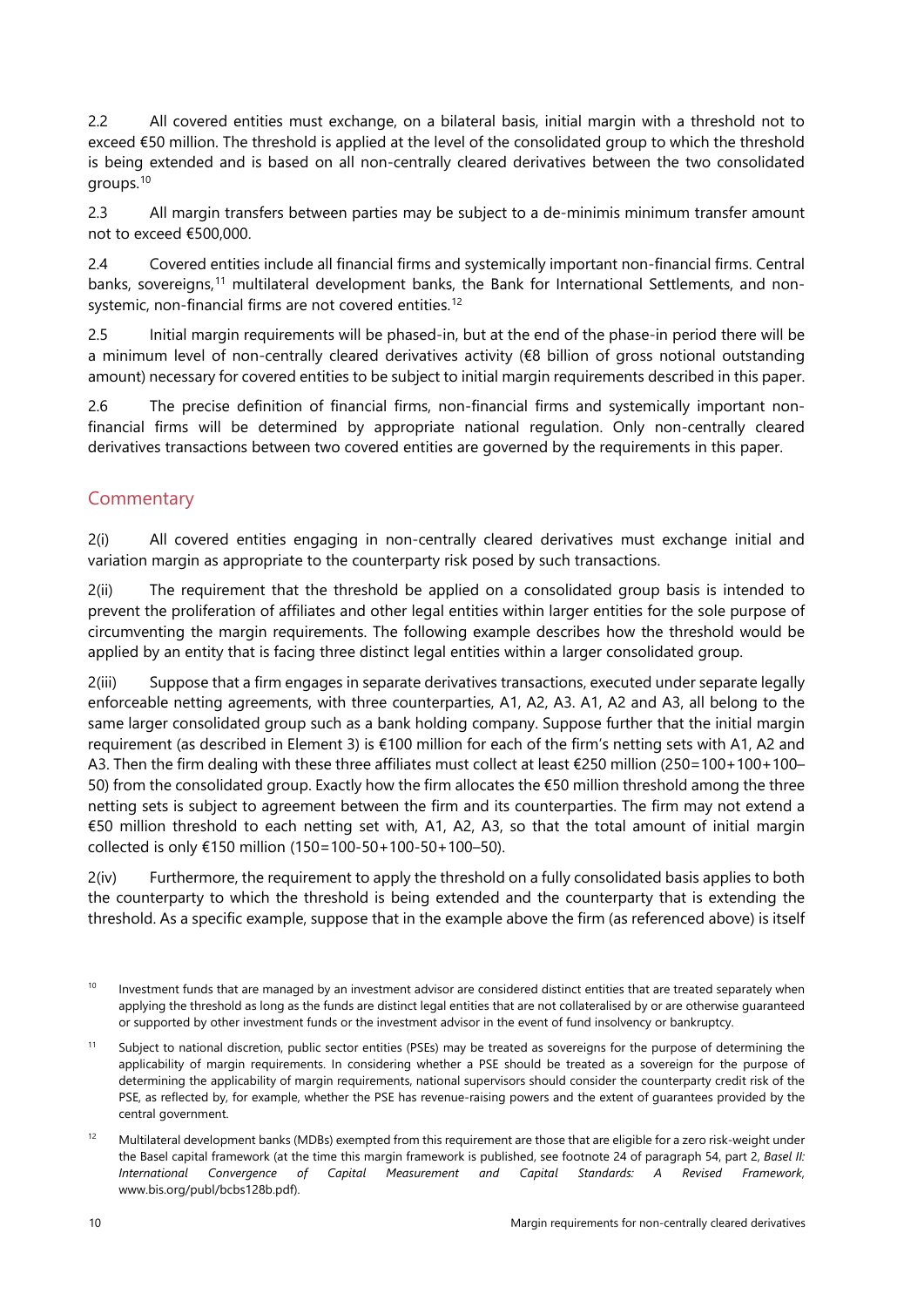organised into, say, three subsidiaries F1, F2 and F3 and that each of these subsidiaries engages in noncentrally cleared derivatives transactions with A1, A2 and A3. In this case, the extension of the €50 million threshold by the firm to A1, A2 and A3 is considered across the entirety of the firm, ie F1, F2, and F3, so that all subsidiaries of the firm extend in the aggregate no more than €50 million in an initial margin threshold to all of A1, A2 and A3.

2(v) The implementation of this approach requires appropriate cooperation between home and host supervisors. As the threshold is applied on a consolidated basis, only the home supervisor of the consolidated group will necessarily be able to verify that the group does not exceed this threshold with all of its counterparties. The host supervisors of subsidiaries of a group would not be able to assess whether the local subsidiaries under their responsibility comply with the threshold allocated by the group to each of its subsidiaries. Communication between the home consolidated supervisors and host supervisors is therefore necessary to ensure that the latter have access to information on the threshold allocated to the local subsidiary under their responsibility.

# <span id="page-14-0"></span>Element 3: Baseline minimum amounts and methodologies for initial and variation margin

#### Background discussion

3(a) A third key element of the margin requirements is the minimum baseline amount of initial and variation margin that would need to be collected for a non-centrally cleared derivatives and the methodologies by which that baseline amount would be calculated. The BCBS and IOSCO have evaluated the calculation of these baseline margin amounts by reference to the two underlying benefits of the margin requirements described in Part A – systemic risk reduction and promotion of central clearing. From the perspective of systemic risk reduction, the BCBS and IOSCO have considered the extent to which baseline margin amounts would be sufficient to offset any loss caused by the default of a counterparty with a high degree of confidence; this line of analysis involves calibrating baseline margin amounts relative to the current and potential exposure posed by particular derivatives transactions. From the perspective of promoting central clearing, the BCBS and IOSCO have considered the costs associated with complying with the baseline margin requirements; this line of analysis involves calibrating baseline margin amounts relative to the costs of executing the same or similar transactions on a centrally cleared basis. This paper establishes a general framework for calculating baseline variation and initial margin that is intended to realise both benefits of margin requirements.

3(b) In terms of distinguishing baseline requirements for initial margin and variation margin, the BCBS and IOSCO have taken into account the differing form and purpose of each type of margin and their typical use in market practice.

3(c) Variation margin protects the transacting parties from the current exposure that has already been incurred by one of the parties from changes in the mark-to-market value of the contract after the transaction has been executed. The amount of variation margin reflects the size of this current exposure. It depends on the mark-to-market value of the derivatives at any point in time, and can therefore change over time.

3(d) Initial margin protects the transacting parties from the potential future exposure that could arise from future changes in the mark-to-market value of the contract during the time it takes to close out and replace the position in the event that one or more counterparties default. The amount of initial margin reflects the size of the potential future exposure. It depends on a variety of factors, including how often the contract is revalued and variation margin exchanged, the volatility of the underlying instrument, and the expected duration of the contract closeout and replacement period, and can change over time,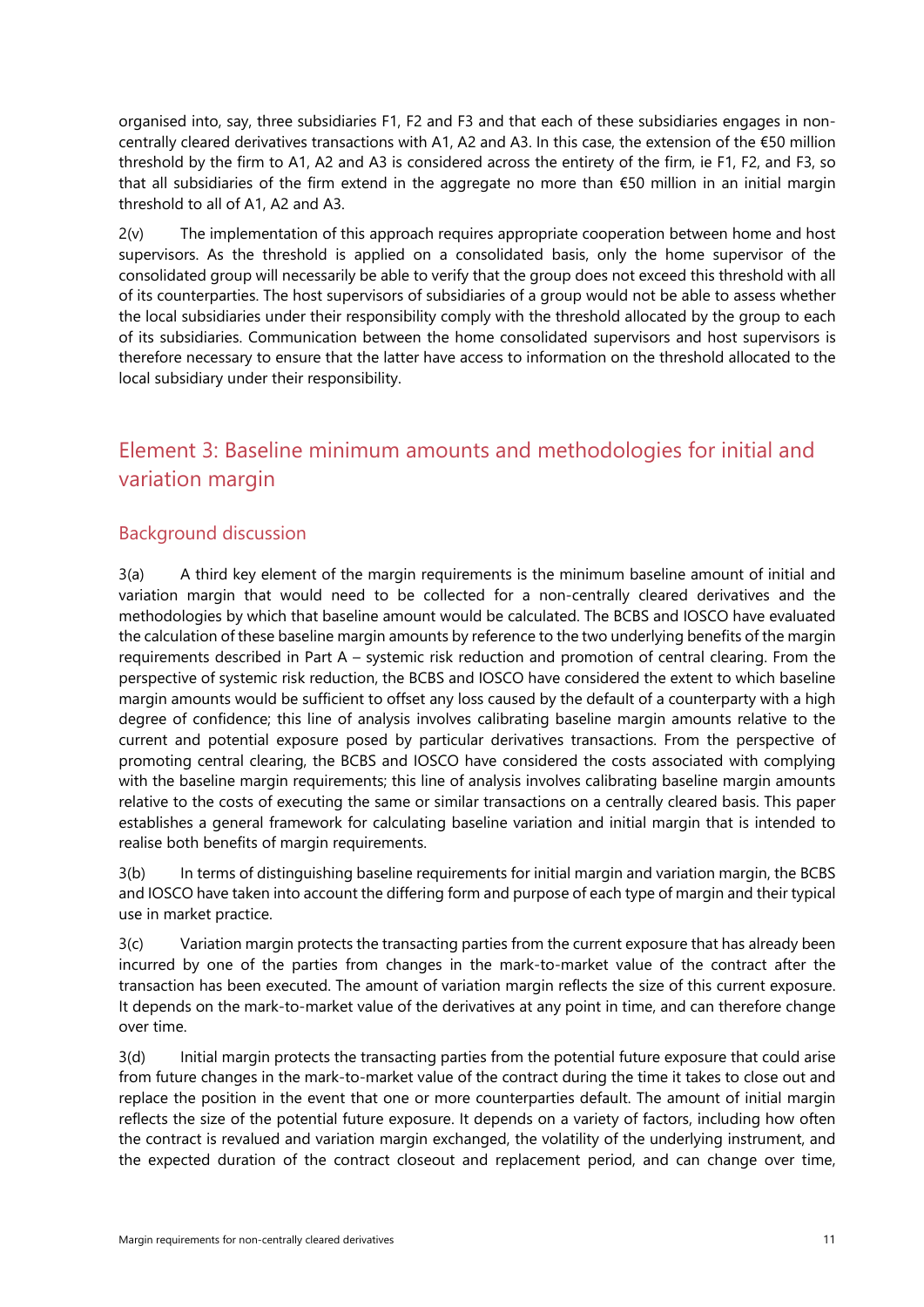particularly where it is calculated on a portfolio basis and transactions are added to or removed from the portfolio on a continuous basis.

### Key principle 3

The methodologies for calculating initial and variation margin that serve as the baseline for margin collected from a counterparty should (i) be consistent across entities covered by the requirements and reflect the potential future exposure (initial margin) and current exposure (variation margin) associated with the particular portfolio of non-centrally cleared derivatives at issue and (ii) ensure that all counterparty risk exposures are covered fully with a high degree of confidence.

#### Requirement 3 – Initial margin

3.1 For the purpose of informing the initial margin baseline, the potential future exposure of a noncentrally cleared derivatives should reflect an extreme but plausible estimate of an increase in the value of the instrument that is consistent with a one-tailed 99 per cent confidence interval over a 10-day horizon,<sup>[13](#page-15-0)</sup> based on historical data that incorporates a period of significant financial stress.[14](#page-15-1) The initial margin amount must be calibrated to a period that includes financial stress to ensure that sufficient margin will be available when it is most needed and to limit the extent to which the margin can be procyclical. The required amount of initial margin may be calculated by reference to either (i) a quantitative portfolio margin model or (ii) a standardised margin schedule. When initial margin is calculated by reference to an initial margin model, the period of financial stress used for calibration should be identified and applied separately for each broad asset class for which portfolio margining is allowed, as set out below. In addition, the identified period must include a period of financial stress and should cover a historical period not to exceed five years. Additionally, the data within the identified period should be equally weighted for calibration purposes.

3.2 Non-centrally cleared derivatives will often be exposed to a number of complex and interrelated risks. Internal or third-party quantitative models that assess these risks in a granular form can be useful for ensuring that the relevant initial margin amounts are calculated in an appropriately risk-sensitive manner. Moreover, current practice among a number of large and active CCPs is to use internal quantitative models when determining initial margin amounts.

3.3 Notwithstanding the utility of quantitative models, the use of such models is predicated on the satisfaction of several prerequisite conditions. First, any quantitative model that is used for initial margin purposes must be approved by the relevant supervisory authority. Models that have not been granted explicit approval may not be used for initial margin purposes. Models may be either internally developed or sourced from the counterparties or third-party vendors but in all such cases these models must be approved by the appropriate supervisory authority. Moreover, in the event that a third party-provided model is used for initial margin purposes, the model must be approved for use within each jurisdiction and by each institution seeking to use the model. Similarly, an unregulated counterparty that wishes to use a quantitative model for initial margin purposes may use an approved initial margin model. There will be no presumption that approval by one supervisor in the case of one or more institutions will imply approval for a wider set of jurisdictions and/or institutions. Second, quantitative initial margin models must be subject to an internal governance process that continuously assesses the value of the model's risk

<span id="page-15-0"></span><sup>&</sup>lt;sup>13</sup> The 10-day requirement should apply in the case that variation margin is exchanged daily. If variation margin is exchanged at less than daily frequency then the minimum horizon should be set equal to 10 days plus the number of days in between variation margin exchanges; the threshold calculation set out in paragraph 2.2 should nonetheless be made irrespective of the frequency with which variation margin is exchanged.

<span id="page-15-1"></span><sup>&</sup>lt;sup>14</sup> Because of the discrete subset of transactions covered by the margin requirements, these assumptions differ somewhat from the assumptions used to calculate potential future exposure under the Basel regulatory capital framework for OTC derivatives.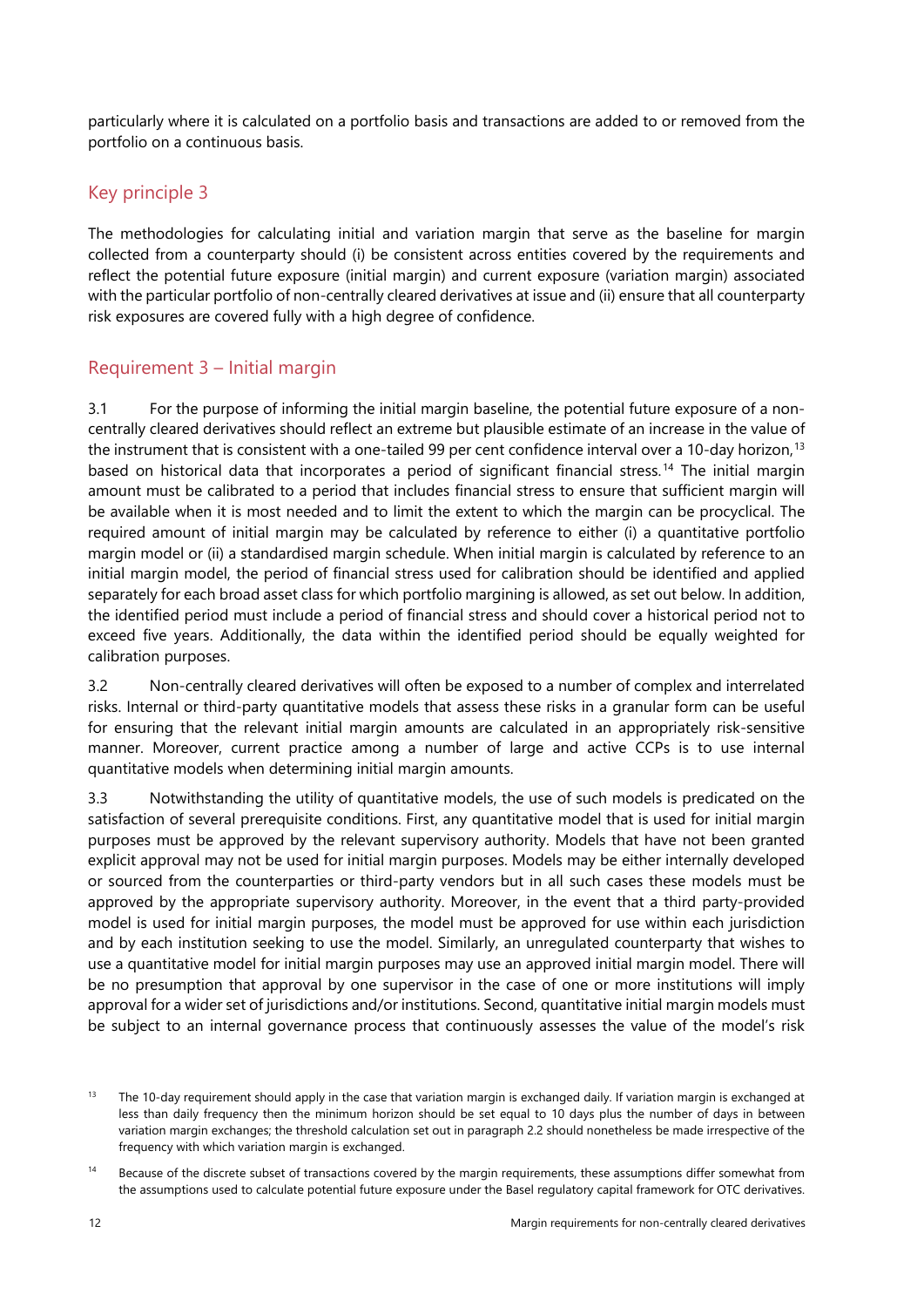assessments, tests the model's assessments against realised data and experience, and validates the applicability of the model to the derivatives for which it is being used. The process must take into account the complexity of the products covered (eg barrier options and other more complex structures). These additional requirements are intended to ensure that the use of models does not lead to a lowering of margin standards. The use of models is also not intended to lower margin standards that may already exist in the context of some non-centrally cleared derivatives. Rather, the use of models is intended to produce appropriately risk-sensitive assessments of potential future exposure so as to promote robust margin requirements.

3.4 Quantitative initial margin models may account for risk on a portfolio basis. More specifically, the initial margin model may consider all of the derivatives that are approved for model use that are subject to a single legally enforceable netting agreement. Derivatives between counterparties that are not subject to the same legally enforceable netting agreement must not be considered in the same initial margin model calculation. Derivative portfolios are often exposed to a number of offsetting risks that can and should be reliably quantified for the purposes of calculating initial margin requirements. At the same time, a distinction must be made between offsetting risks that can be reliably quantified and those that are more difficult to quantify. In particular, inter-relationships between derivatives in distinct asset classes, such as equities and commodities, are difficult to model and validate. Moreover, this type of relationship is prone to instability and may be more likely to break down in a period of financial stress. Accordingly, initial margin models may account for diversification, hedging and risk offsets **within** well defined asset classes such as currency/rates,<sup>[15](#page-16-0),[16](#page-16-1)</sup> equity, credit, or commodities, but not **across** such asset classes and provided these instruments are covered by the same legally enforceable netting agreement. However, any such incorporation of diversification, hedging and risk offsets by an initial margin model will require approval by the relevant supervisory authority. Initial margin calculations for derivatives in distinct asset classes must be performed without regard to derivatives in other asset classes. As a specific example, for a derivatives portfolio consisting of a single credit derivative and a single commodity derivative, an initial margin calculation that uses an internal model would proceed by first calculating the initial margin requirement on the credit derivatives and then calculating the initial margin requirement on the commodity derivative. The total initial margin requirement for the portfolio would be the sum of the two individual initial margin amounts because they are in two different asset classes (commodities and credit). Finally, derivatives for which a firm faces no (ie zero) counterparty risk require no initial margin to be collected and may be excluded from the initial margin calculation.

3.5 While quantitative, portfolio-based initial margin models can be a good risk management tool if monitored and governed appropriately; there are some instances in which a simpler and less risk-sensitive approach to initial margin calculations may be warranted. In particular, smaller market participants may not wish or may be unable to develop and maintain a quantitative model and may be unwilling to rely on counterparty's model. In addition, some market participants may value simplicity and transparency in initial margin calculations, without resorting to a complex quantitative model. Further, an appropriately conservative alternative for calculating initial margin is needed in the event that no approved initial margin model exists to cover a specific transaction. Accordingly, the BCBS and IOSCO have provided an initial margin schedule, included as Appendix A, which may be used to compute the amount of initial margin required on a set of derivatives transactions.

3.6 The required initial margin will be computed by referencing the standardised margin rates in Appendix A and by adjusting the gross initial margin amount by an amount that relates to the net-togross ratio (NGR) pertaining to all derivatives in the legally enforceable netting set. The use of the net-to-

<span id="page-16-0"></span><sup>&</sup>lt;sup>15</sup> Currency and interest rate derivatives may be portfolio margined together for the purposes of these requirements. As an example, an interest rate swap and a currency option may be margined on a portfolio basis as part of a single asset class.

<span id="page-16-1"></span><sup>&</sup>lt;sup>16</sup> Inflation swaps, which transfer inflation risk between counterparties, may be considered as part of the currency/rates asset class for the purpose of computing model-based initial margin requirements, and as part of the interest rate asset class for the purposes of computing standardised initial margin requirements.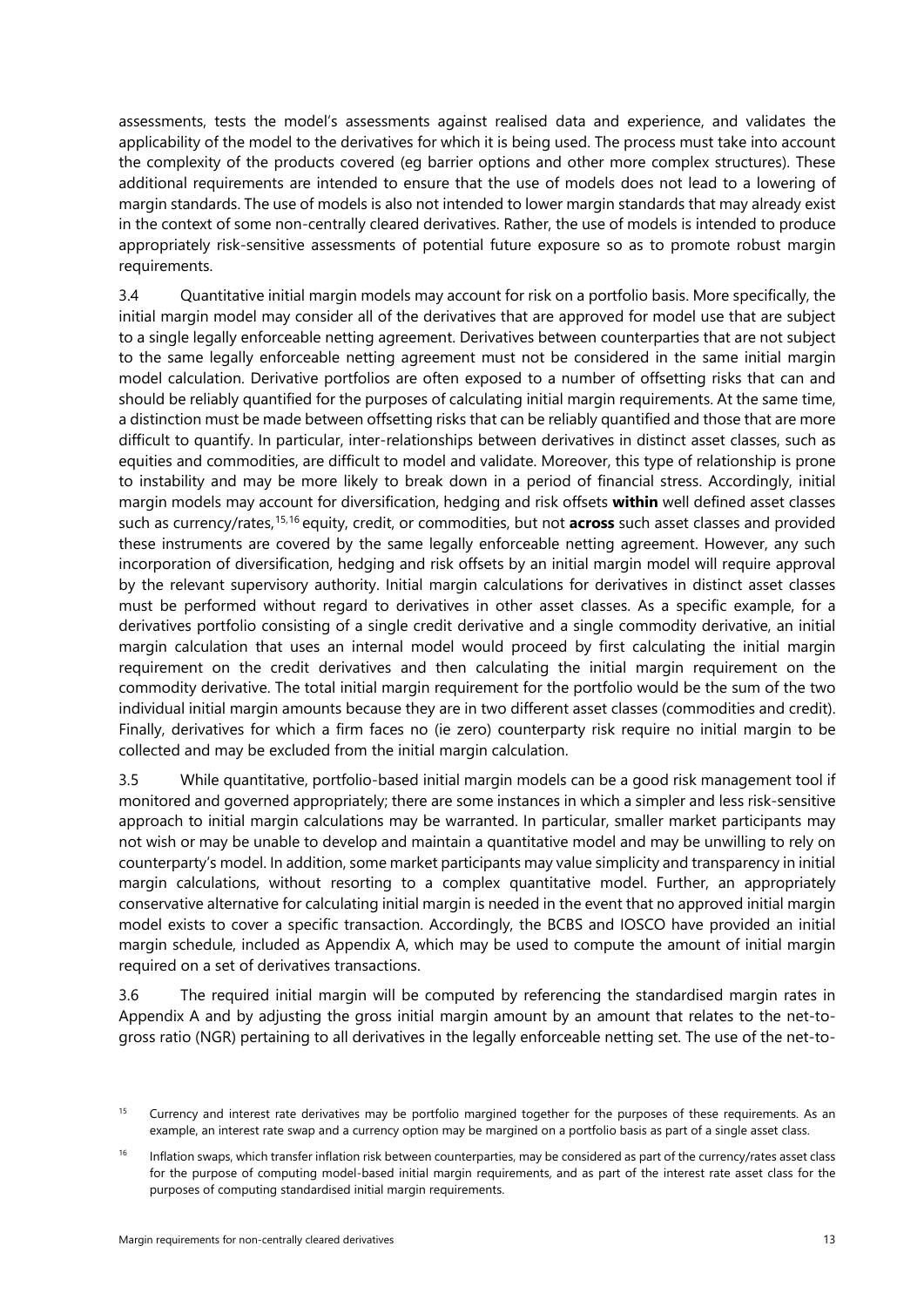gross ratio is an accepted practice in the context of bank capital regulation and recognises important offsets that would not be recognised by strict application of a standardised margin schedule.<sup>[17](#page-17-0)</sup> The required initial margin amount would be calculated in two steps. First, the margin rate in the provided schedule would be multiplied by the gross notional size of the derivatives contract, and then this calculation would be repeated for each derivatives contract.[18](#page-17-1) This amount may be referred to as the gross standardised initial margin. Second, the gross initial margin amount is adjusted by the ratio of the net current replacement cost to gross current replacement cost (NGR). This is expressed through the following formula:

#### *Net standardised initial margin = 0.4 \* Gross initial margin + 0.6 \* NGR \* Gross initial margin*

where NGR is defined as the level of net replacement cost over the level of gross replacement cost for transactions subject to legally enforceable netting agreements. The total amount of initial margin required on a portfolio according to the standardised margin schedule would be the net standardised initial margin amount. However, if a regulated entity is already using a schedule-based margin to satisfy requirements under its required capital regime, the appropriate supervisory authority may permit the use of the same schedule for initial margin purposes, provided that it is at least as conservative.

3.7 As in the case where firms use quantitative models to calculate initial margin, derivatives for which a firm faces no (ie zero) counterparty risk require no initial margin to be collected and may be excluded from the standardised initial margin calculation.

3.8 Derivatives market participants should not be allowed to switch between model- and schedulebased margin calculations in an effort to "cherry pick" the most favourable initial margin terms. Accordingly, the choice between model- and schedule-based initial margin calculations should be made consistently over time for all transactions within the same well defined asset class and, if applicable, it should comply with any other requirements imposed by the entity's supervisory authority.

3.9 At the same time, it is quite possible that a market participant may use a model-based initial margin calculation for one class of derivatives in which it commonly deals and a schedule-based initial margin in the case of some derivatives that are less routinely employed in its trading activities. A firm need not restrict itself to a model-based approach or to a schedule-based approach for the entirety of its derivatives activities. Rather, this requirement is meant to ensure that market participants do not use model-based margin calculations in those instances in which such calculations are more favourable than schedule-based requirements and schedule-based margin calculations when those requirements are more favourable than model-based margin requirements.

3.10 Initial margin should be collected at the outset of a transaction, and collected thereafter on a routine and consistent basis upon changes in measured potential future exposure, such as when trades are added to or subtracted from the portfolio. To mitigate procyclicality impacts, large discrete calls for (additional) initial margin due to "cliff-edge" triggers should be discouraged.

<span id="page-17-0"></span><sup>&</sup>lt;sup>17</sup> The use of the net-to-gross ratio (NGR) in bank capital requirements can be found in Annex IV of the Basel capital framework. paragraph 96(iv), Part 5, *Basel II: International Convergence of Capital Measurement and Capital Standards: A Revised Framework*, [www.bis.org/publ/bcbs128d.pdf.](file:///C:%5CUsers%5Cra002013%5CAppData%5CLocal%5CMicrosoft%5CWindows%5CTemporary%20Internet%20Files%5CContent.Outlook%5CUsers%5Cm1sdc01%5CAppData%5CLocal%5CMicrosoft%5CWindows%5CTemporary%20Internet%20Files%5CContent.Outlook%5CUsers%5Cra002013%5CAppData%5CLocal%5CMicrosoft%5CWindows%5CTemporary%20Internet%20Files%5CMyDocuments%5CDocumentum%5CTemp%5Cwww.bis.org%5Cpubl%5Cbcbs128d.pdf) The Basel Committee published a consultative document "The non-internal model method for capitalising counterparty credit risk exposures" that considers the use of the NGR in detail, www.bis.org/publ/bcbs254.htm. Any development of alternative frameworks for recognising hedges and offsets in the context of counterparty credit risk by the Basel Committee will be considered in the monitoring and evaluation period described earlier.

<span id="page-17-1"></span><sup>&</sup>lt;sup>18</sup> Subject to approval by the relevant supervisory authority, a limited degree of netting may be performed at the level of a specific derivatives contract to compute the notional amount that is applied to the margin rate. As an example, one pay-fixed-interestrate swap with a maturity of three years and a notional of 100 could be netted against another pay-floating-interest-rate swap with a maturity of three years and a notional of 50 to arrive at a single notional of 50 to which the appropriate margin rate would be applied. Derivatives with different fundamental characteristics such as underlying, maturity and so forth may not be netted against each other for the purpose of computing the notional amount against which the standardised margin rate is applied.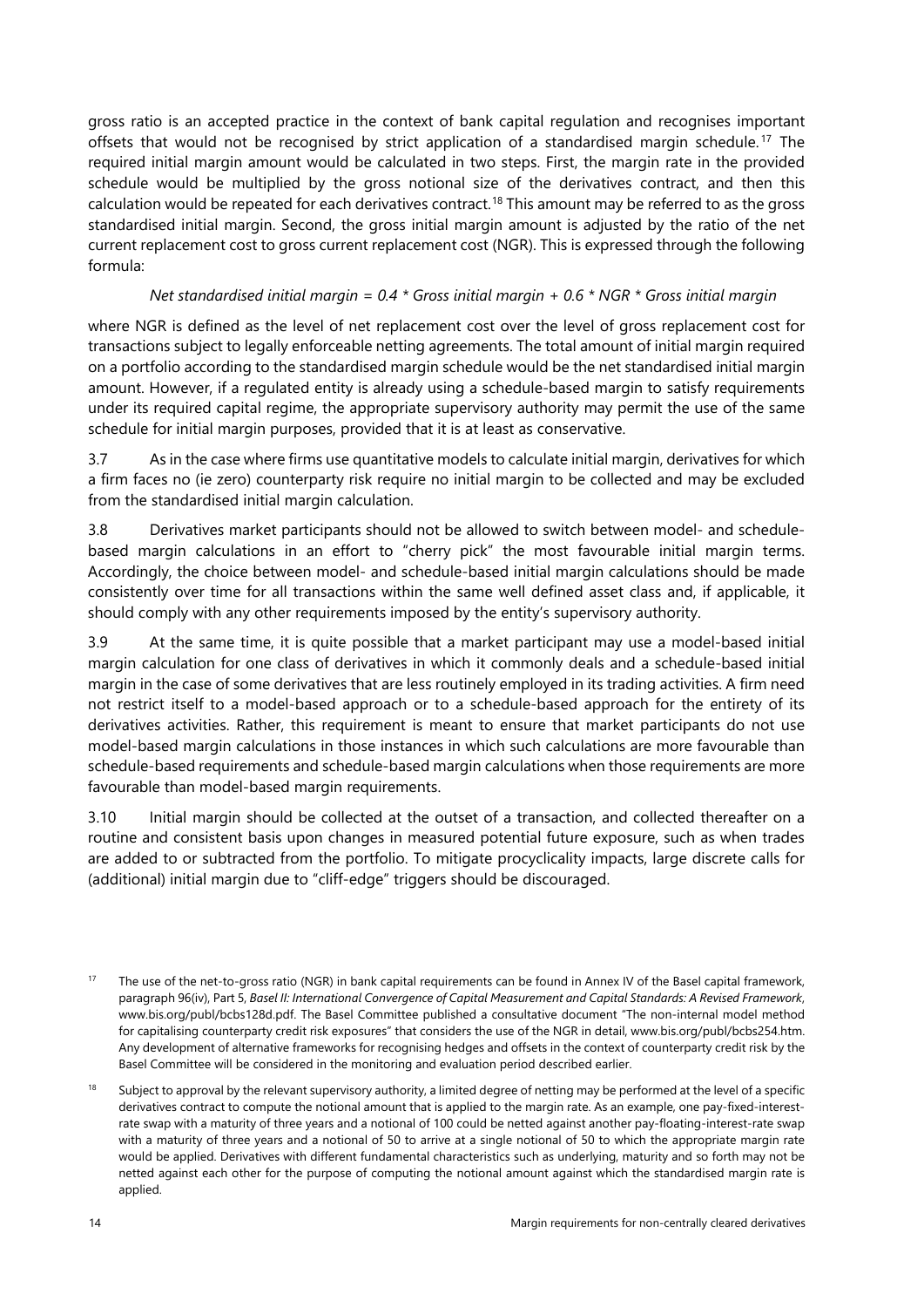3.11 The build-up of additional initial margin should be gradual so that it can be managed over time. Moreover, margin levels should be sufficiently conservative, even during periods of low market volatility, to avoid procyclicality. The specific requirement that initial margin be set consistent with a period that includes stress is meant to limit procyclical changes in the amount of initial margin required.

3.12 Parties to derivatives contracts should have rigorous and robust dispute resolution procedures in place with their counterparty before the onset of a transaction. In particular, the amount of initial margin to be collected from one party by another will be the result of either an approved model calculation or the standardised schedule. The specific method and parameters that will be used by each party to calculate initial margin should be agreed and recorded at the onset of the transaction to reduce potential disputes. Moreover, parties may agree to use a single model for the purposes of such margin model calculations subject to bilateral agreement and appropriate regulatory approval. In the event that a margin dispute arises, both parties should make all necessary and appropriate efforts, including timely initiation of dispute resolution protocols, to resolve the dispute and exchange the required amount of initial margin in a timely fashion.

#### Requirement 3 – Variation margin

3.13 For variation margin, the full amount necessary to fully collateralise the mark-to-market exposure of the non-centrally cleared derivatives must be exchanged.

3.14 To reduce adverse liquidity shocks and in order to effectively mitigate counterparty credit risk, variation margin should be calculated and exchanged for non-centrally cleared derivatives subject to a single, legally enforceable netting agreement with sufficient frequency (eg daily).

3.15 The valuation of a derivative's current exposure can be complex and, at times, become subject to question or dispute by one or both parties. In the case of non-centrally cleared derivatives, these instruments are likely to be relatively illiquid. The associated lack of price transparency further complicates the process of agreeing on current exposure amounts for variation margin purposes. Accordingly, parties to derivatives contracts should have rigorous and robust dispute resolution procedures in place with their counterparty before the onset of a transaction. In the event that a margin dispute arises, both parties should make all necessary and appropriate efforts, including timely initiation of dispute resolution protocols, to resolve the dispute and exchange the required amount of variation margin in a timely fashion.

#### **Commentary**

3(i) The existence of both a model-based and schedule-based initial margin standard allows derivative users to opt for either approach. Derivatives market participants should be able to choose between a more risk-sensitive but potentially less transparent quantitative model and a less risk-sensitive but more transparent initial margin schedule for calculating initial margin amounts. At the same time, derivatives market participants should not be allowed to switch between model- and schedule-based margin calculations in an effort to cherry pick the most favourable initial margin terms. Accordingly, the choice between a model- and a schedule-based initial margin calculation should be made consistently over time.

3(ii) The applicable netting agreements used by market participants will need to be effective under the laws of the relevant jurisdictions and supported by periodically updated legal opinions. Supervisory authorities and relevant market participants should consider how those requirements could best be complied with in practice.

3(iii) The BCBS and IOSCO also recognise that national supervisors may wish to alter margin requirements to achieve macroprudential outcomes, such as limiting the build-up of leverage and the expansion of balance sheets. One method for achieving this may be for the relevant authority to impose a macroprudential "add-on" or buffer on top of baseline (or minimum) margin levels. Although no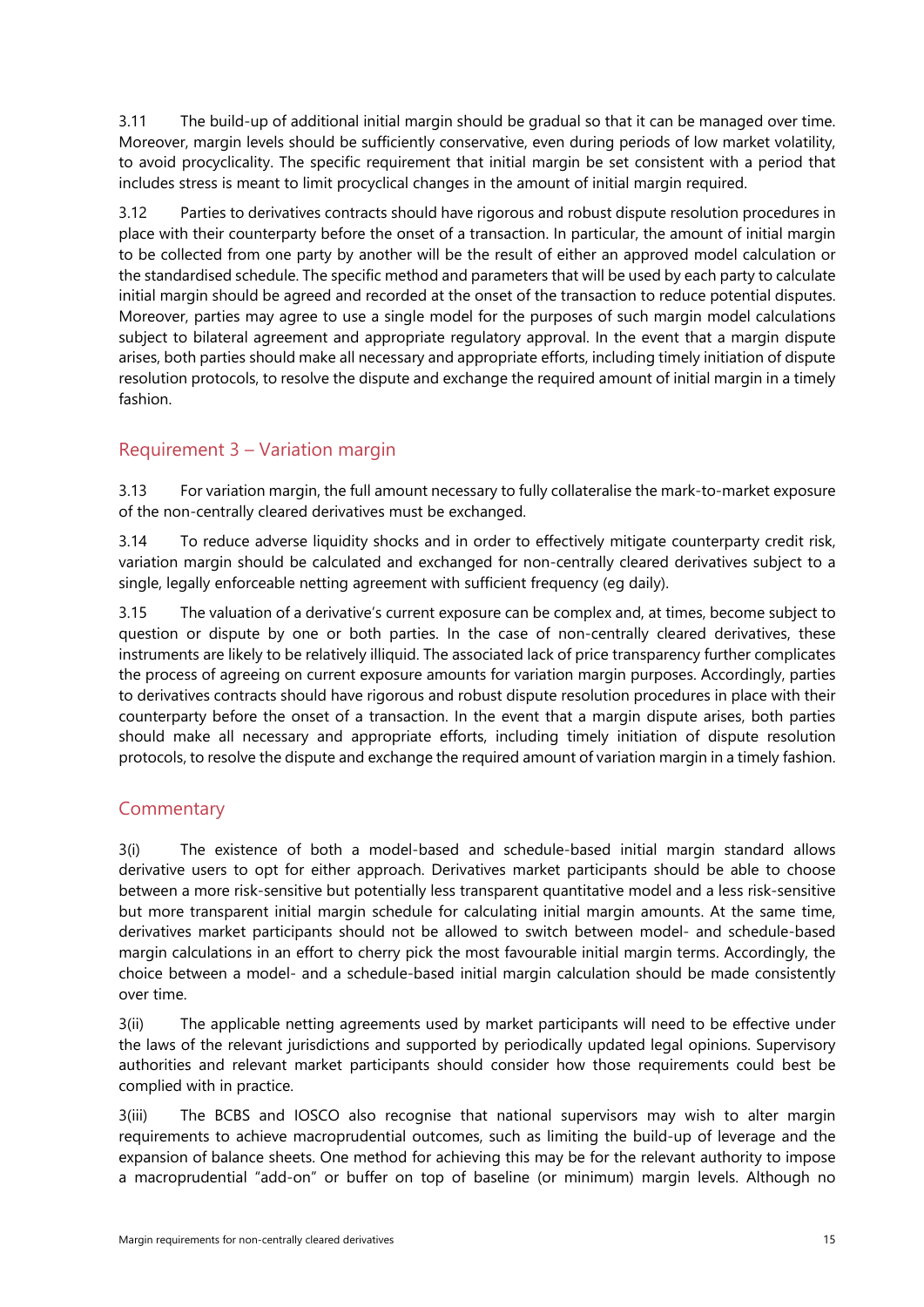conclusions have been reached on this issue, the BCBS and IOSCO continue to give further consideration to the coordination issues that may arise in this respect.

3(iv) As discussed above, derivatives transactions between covered entities with zero counterparty risk require zero initial margin and may be excluded from the initial margin calculation. As an example, consider a European call option on a single stock. Suppose that one party, the option writer, agrees to sell a fixed number of shares to another party, the option purchaser, at a predetermined price at some specific future date, the contract's expiry, if the option purchaser wishes to do so. Suppose further that the option purchaser makes a payment to the option writer at the outset of the transaction that fully compensates the option writer for the possibility that it will have to sell shares at contract expiry at the predetermined price. In this case, the option writer faces zero counterparty risk while the option purchaser faces counterparty risk. The option writer has received the full value of the option at the outset of the transaction. The option purchaser, on the other hand, faces counterparty risk since the option writer may not be willing or able to sell shares to the option purchaser at the predetermined price at the expiry of the contract. In this case, the option writer would not be obliged to collect any initial margin from the option purchaser and the call option could be excluded from the initial margin calculation. Since the option purchaser faces counterparty risk, the option purchaser must collect initial margin from the option writer in a manner consistent with the requirements of this paper.

# <span id="page-19-0"></span>Element 4: Eligible collateral for margin

#### Background discussion

4(a) Even in cases where margin is collected in an amount sufficient to fully protect a firm in the event of the default of a derivatives counterparty, the firm may nonetheless be exposed to loss if that margin is not in a form that can be readily liquidated at full value at the time of default, particularly during a period of financial stress.

4(b) Accordingly, the BCBS and IOSCO have considered the types of collateral that should be deemed eligible for use in meeting the margin requirements, evaluating several different approaches. One approach would be to restrict eligible collateral to the most liquid top-quality assets, such as cash and high-quality sovereign debt, on the grounds that doing so would best ensure that the value of collateral held as margin could be fully realised in a period of financial stress. Another approach would be to permit a broader set of eligible collateral, including assets such as liquid equity securities and corporate bonds, and address the potential volatility of such assets through the application of appropriate haircuts to their valuation for margin purposes. Potential advantages of the latter approach would include (i) a reduction of the potential liquidity impact of the margin requirements by permitting firms to use a broader array of assets to meet margin requirements and (ii) better alignment with central clearing practices, in which CCPs frequently accept a broader array of collateral, subject to collateral haircuts. After evaluating each of these alternatives, the BCBS and IOSCO have opted for the second approach (broader eligible collateral).

#### Key principle 4

To ensure that assets collected as collateral for initial and variation margin purposes can be liquidated in a reasonable amount of time to generate proceeds that could sufficiently protect collecting entities covered by the requirements from losses on non-centrally cleared derivatives in the event of a counterparty default, these assets should be highly liquid and should, after accounting for an appropriate haircut, be able to hold their value in a time of financial stress. The set of eligible collateral should take into account that assets which are liquid in normal market conditions may rapidly become illiquid in times of financial stress. In addition to having good liquidity, eligible collateral should not be exposed to excessive credit, market and FX risk (including through differences between the currency of the collateral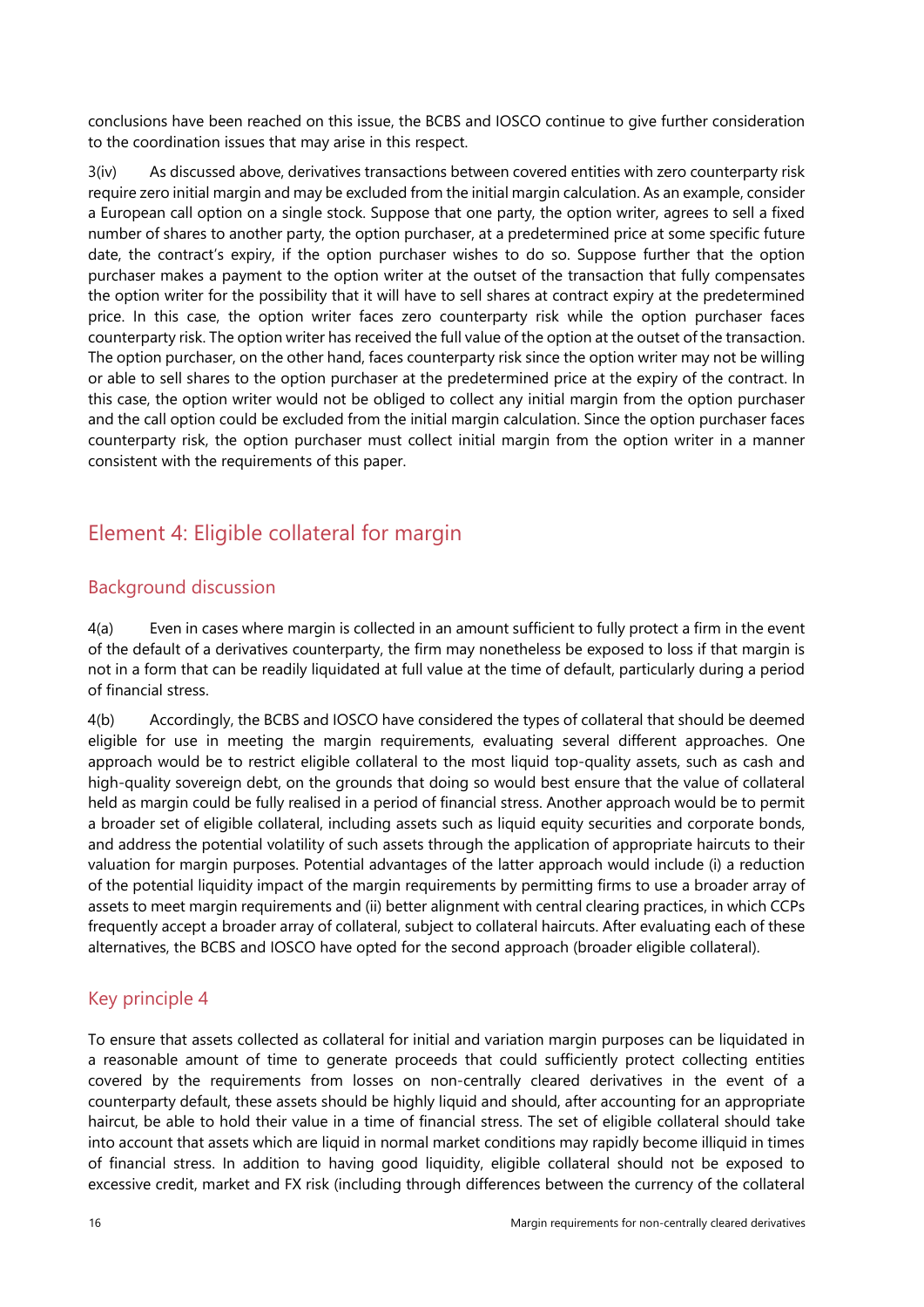asset and the currency of settlement). To the extent that the value of the collateral is exposed to these risks, appropriately risk-sensitive haircuts should be applied. More importantly, the value of the collateral should not exhibit a significant correlation with the creditworthiness of the counterparty or the value of the underlying non-centrally cleared derivatives portfolio in such a way that would undermine the effectiveness of the protection offered by the margin collected (ie the so-called "wrong way risk"). Accordingly, securities issued by the counterparty or its related entities should not be accepted as collateral. Accepted collateral should also be reasonably diversified.

#### Requirement 4

4.1 National supervisors should develop their own list of eligible collateral assets based on the key principle, taking into account the conditions of their own markets. As a guide, examples of the types of eligible collateral that satisfy the key principle would generally include:

- Cash;
- High-quality government and central bank securities;
- High-quality corporate bonds;
- High-quality covered bonds;
- Equities included in major stock indices; and
- Gold.

**The illustrative list above should not be viewed as being exhaustive**. Additional assets and instruments that satisfy the key principle may also serve as eligible collateral. Also, in different jurisdictions, some particular forms of collateral may be more abundant or generally available due to institutional market practices or norms. Eligible collateral can be denominated in any currency in which payment obligations under the non-centrally cleared derivatives may be made, or in highly liquid foreign currencies subject to appropriate haircuts to reflect the inherent FX risk involved.

4.2 Potential methods for determining appropriate haircuts could include either internal or thirdparty quantitative model-based haircuts or schedule-based haircuts. Each alternative is briefly discussed below.

4.3 As in the case of initial margin models, risk-sensitive quantitative models, both internal or thirdparty, could be used to establish haircuts provided that the model is approved by supervisors and is subject to appropriate internal governance standards. As in the case of initial margin models, an unregulated derivatives counterparty may use an approved quantitative model. In addition to the points regarding the use of internal models discussed in the context of initial margin, the BCBS and IOSCO also note that eligible collateral may vary across national jurisdictions owing to differences in the availability and liquidity of certain types of collateral. As a result, it may be difficult to establish a standardised set of haircuts that would apply to all types of collateral across all jurisdictions that are consistent with the key principle.

4.4 In addition to haircuts based on quantitative models, as in the case of initial margin, derivatives counterparties should also have the option of using standardised haircuts that would provide transparency and limit procyclical effects. The BCBS and IOSCO have established a standardised schedule of haircuts for the list of assets appearing above. The haircut levels are derived from the standard supervisory haircuts adopted in the Basel Accord's comprehensive approach to collateralised transactions framework, and can be found in Appendix B.<sup>[19](#page-20-0)</sup> In the event that the BCBS chooses to make changes to these haircuts for

<span id="page-20-0"></span><sup>19</sup> The haircuts in Appendix B are based on the standard supervisory haircuts that appear in paragraph 151, part 2, *Basel II: International Convergence of Capital Measurement and Capital Standards: A Revised Framework*, www.bis.org/publ/bcbs128b.pdf).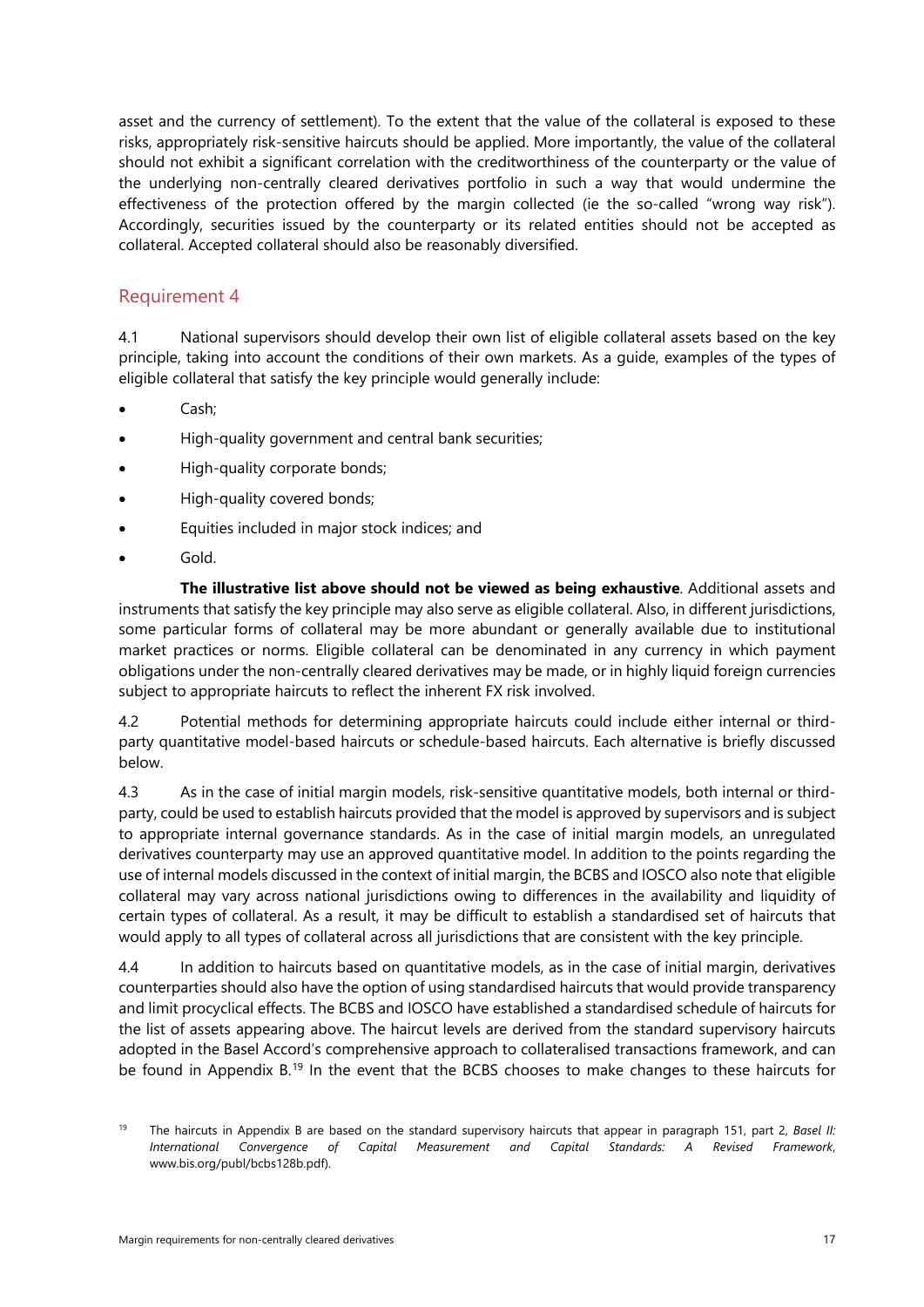regulatory capital purposes, the BCBS and IOSCO would expect to adopt these changes in the context of the margin requirements for non-centrally cleared derivatives absent a compelling policy reason not to do so. However, if a regulated entity is subject to an existing standardised haircut-based approach under its required capital regime, the appropriate supervisory authority may permit the use of the same haircuts for initial margin purposes, provided that they are at least as conservative. While haircuts serve a critical risk management function in ensuring that pledged collateral is sufficient to cover margin needs in a time of financial stress, other risk mitigants should also be considered when accepting non-cash collateral. In particular, entities covered by the requirements should ensure that the collateral collected is not overly concentrated in terms of an individual issuer, issuer type and asset type.

4.5 In the event that a dispute arises over the value of eligible collateral, both parties should make all necessary and appropriate efforts, including timely initiation of dispute resolution protocols, to resolve the dispute and exchange any required margin in a timely fashion.

#### **Commentary**

4(i) Market conditions and asset availability differ across jurisdictions. National supervisors should develop their own list of eligible collateral assets based on the key principle, taking into account the conditions of their own markets and making reference to the list of examples of eligible collateral under the requirement section.

4(ii) Haircut requirements should be transparent and easy to calculate, so as to facilitate payments between counterparties, avoid disputes and reduce overall operational risk. Haircut levels should be riskbased and should be calibrated appropriately to reflect the underlying risks that affect the value of eligible collateral, such as market price volatility, liquidity, credit risk and FX volatility, during both normal and stressed market conditions. Haircuts should be set conservatively to avoid procyclicality. For example, haircuts should be set at a sufficiently high level during "good times" to avoid the need for sharp and sudden increases in times of stress.

4(iii) Some firms may be unable or unwilling to develop internal haircut calculation models that meet regulators' requirements. It may also be desirable to make available a simpler, conservative and transparent approach to calculating haircuts. The BCBS and IOSCO have established a set of standardised haircuts that can be used in lieu of model-based haircuts.

4(iv) Schedule-based haircuts should be stringent enough to give firms an incentive to develop internal models. To prevent firms from selectively applying the standardised tables where this would produce a lower haircut, firms would have to consistently adopt either the standardised tables approach or the internal/third-party models approach for all the collateral assets within the same well defined asset class.

4(v) Collateral that is posted by a counterparty to satisfy margin requirements may, at some point in time before the end of the derivatives contract, be needed by the counterparty for some particular reason or purpose. Alternative collateral may be substituted or exchanged for the collateral that was originally posted provided that both parties agree to the substitution and that the substitution or exchange is made on the terms applicable to their agreement. When collateral is substituted, the alternative collateral must meet all the requirements outlined above. Further, the value of the alternative collateral, after the application of haircuts, must be sufficient to meet the margin requirement.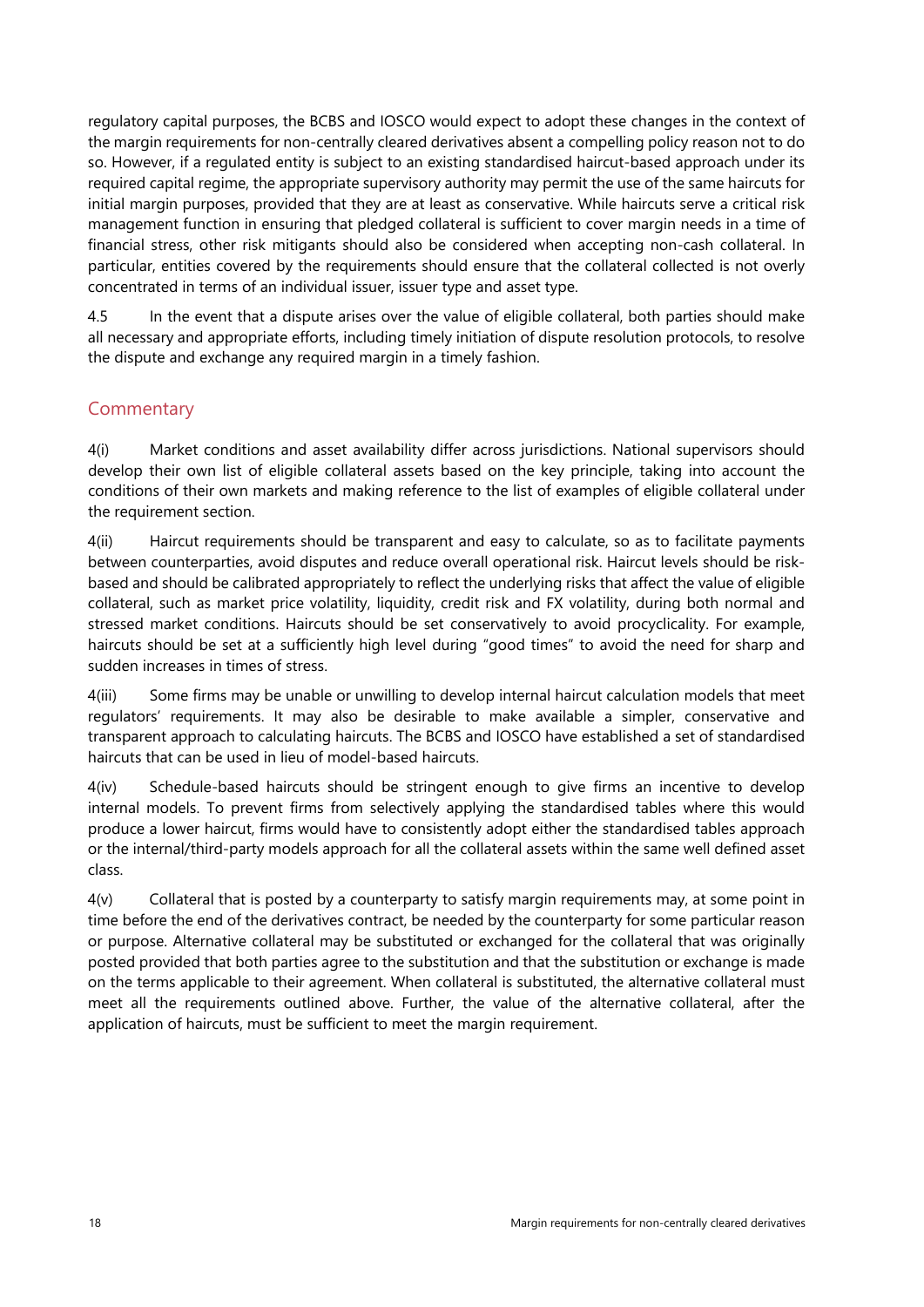# <span id="page-22-0"></span>Element 5: Treatment of provided initial margin

#### Background discussion

5(a) The legal capacity in which initial margin is held or exchanged can have a significant influence on how effective margin is in protecting a firm from loss in the event of the default of a derivatives counterparty. In particular, when two parties to a derivatives transaction exchange initial margin on a net or commingled basis, there can be little or no actual increase in the extent to which either firm is protected from the default of the other. Although one firm has received initial margin as collateral, the firm also now bears the risk of additional loss on the initial margin that it has provided to the counterparty if the counterparty defaults, which may offset some or all of the benefits of initial margin received. The risk would be exacerbated if the counterparty re-hypothecates, re-pledges or re-uses the provided margin, which could result in third parties having legal or beneficial title over the margin, or a merging or pooling of the margin with assets belonging to the others as a result of which the firm's claim to the margin becomes entangled in legal complications, thus delaying or even denying the return of re-hypothecated / re-used assets in the event that the counterparty defaults.

5(b) Under current market practices, the exchange of two-way initial margin in bilateral trades is not universal. Accordingly, requiring the segregation or other protection of initial margin collateral may create material incremental liquidity demands and trading costs relative to current practices, as (i) firms would be required to divert significantly more liquid assets to provide initial margin to counterparties on a gross, rather than net, basis, and (ii) firms would no longer retain the unlimited ability to use initial margin collected as a source of funding, for re-hypothecation, re-pledge or re-use, or for other discretionary purposes.

5(c) Given the potential for the net treatment of provided margin to undermine the general benefits of the margin requirements, there was broad consensus in the BCBS and IOSCO that the requirements should address these risks by requiring the gross exchange and the segregation or other effective protection of provided initial margin, so as to preserve its capacity to fully offset the risk of loss in the event of the default of a derivatives counterparty.

#### Key principle 5

Because the exchange of initial margin on a net basis may be insufficient to protect two market participants with large gross derivatives exposures to each other in the case of one firm's failure, the gross initial margin between such firms should be exchanged. Initial margin collected should be held in such a way as to ensure that (i) the margin collected is immediately available to the collecting party in the event of the counterparty's default, and (ii) the collected margin must be subject to arrangements that protect the posting party to the extent possible under applicable law in the event that the collecting party enters bankruptcy. Jurisdictions are encouraged to review the relevant local laws to ensure that collateral can be sufficiently protected in the event of bankruptcy.

#### Requirement 5

5.1 Initial margin should be exchanged on a gross basis and held in a manner consistent with the key principle above.

#### **Commentary**

5(i) There are many different ways to protect provided margin, but each carries its own risk. For example, the use of third-party custodians is generally considered to offer the most robust protection, but there have been cases where access to assets held by third-party custodians has been limited or practically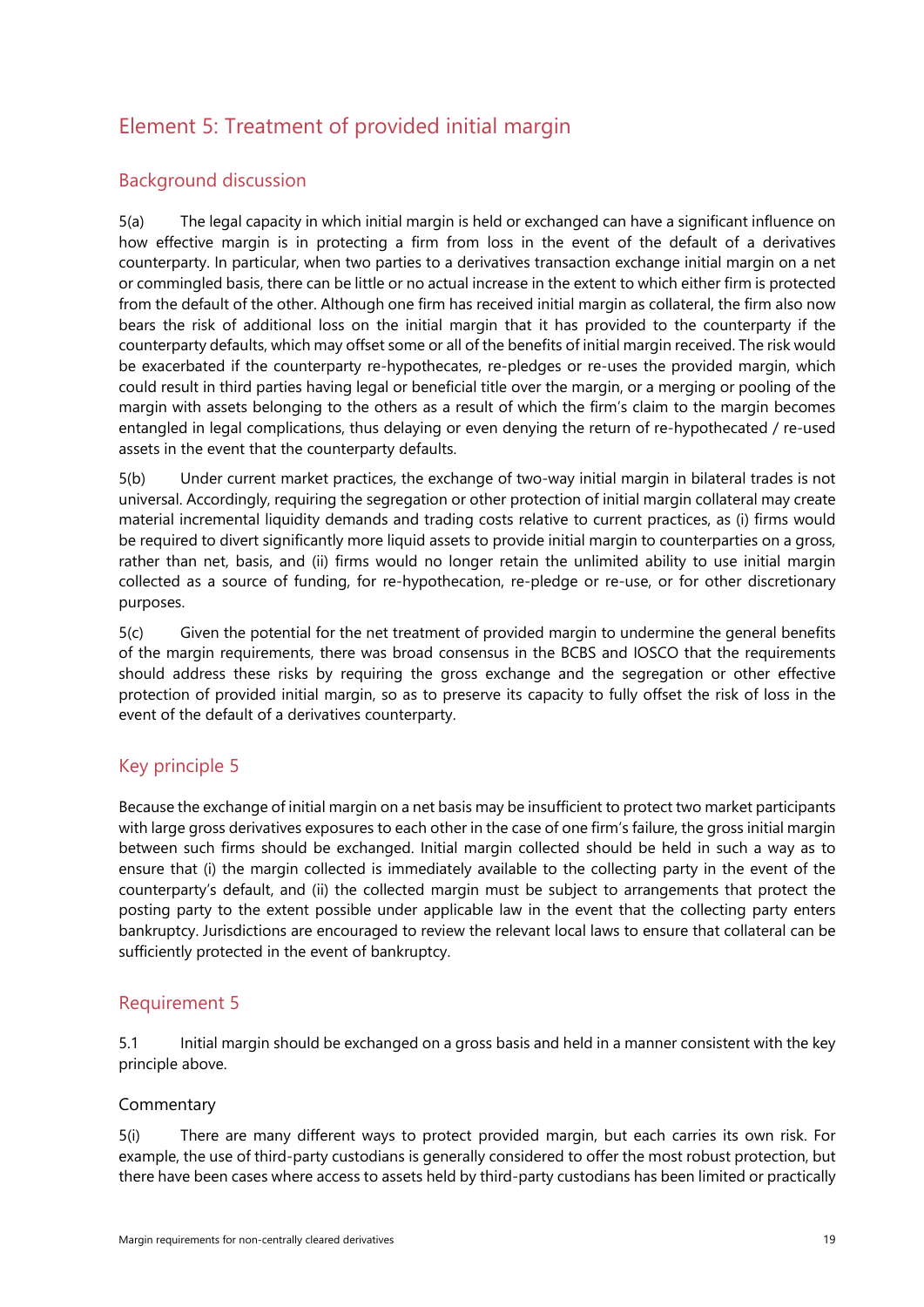difficult. The level of protection would also be affected by the local bankruptcy regime, and would vary across jurisdictions.

5(ii) The collateral arrangements used will need to be effective under the relevant laws and supported by periodically updated legal opinions.

5(iii) Cash and non-cash collateral collected as variation margin may be re-hypothecated, re-pledged or re-used.

5(iv) Except where re-hypothecated, re-pledged or re-used in accordance with paragraph 5(v), cash and non-cash collateral collected as initial margin should not be re-hypothecated, re-pledged or re-used. A jurisdiction may allow the initial margin collector (initial margin collector) to re-hypothecate, re-pledge or re-use certain initial margin collected from a customer (customer) provided that the strict circumstances provided in 5(v) below are fully adhered to and that the jurisdiction determines that appropriate controls are in place to ensure that such collateral use would only allow a one-time re-hypothecation, re-pledge or re-use in the global financial system; that is, once initial margin collateral has been re-hypothecated, repledged or re-used to a third party (third party) in accordance with 5(v), no further re-hypothecation, repledging or re-use of such initial margin collateral by the third party is permitted. Moreover, collected collateral must be segregated from the initial margin collector's proprietary assets. In addition, the initial margin collector must give the customer the option to segregate the collateral that it posts from the assets of all the initial margin collector's other customers and counterparties (ie individual segregation).

5(v) Cash and non-cash collateral collected as initial margin from a customer may be re-hypothecated, re-pledged or re-used (henceforth re-hypothecated) to a third party only for purposes of hedging the initial margin collector's derivatives position arising out of transactions with customers for which initial margin was collected and it must be subject to conditions that protect the customer's rights in the collateral, to the extent permitted by applicable national law. In this context, customers should only include "buy-side" financial firms as well as non-financial entities, but shall not include entities that regularly hold themselves out as making a market in derivatives, routinely quote bid and offer prices on derivative contracts and routinely respond to requests for bid or offer prices on derivative contracts. In any event, the customer's collateral may be re-hypothecated only if the conditions described below are met:

- 1. The customer, as part of its contractual agreement with the initial margin collector and after disclosure by the initial margin collector of (i) its right not to permit re-hypothecation and (ii) the risks associated with the nature of the customer's claim to the re-hypothecated collateral in the event of the insolvency of the initial margin collector or the third party, gives express consent in writing to the re-hypothecation of its collateral. In addition, the initial margin collector must give the customer the option to individually segregate the collateral that it posts.
- 2. The initial margin collector is subject to regulation of liquidity risk.
- 3. Collateral collected as initial margin from the customer is treated as a customer asset, and is segregated from the initial margin collector's proprietary assets until re-hypothecated. Once rehypothecated, the third party must treat the collateral as a customer asset, and must segregate it from the third party's proprietary assets. Assets returned to the initial margin collector after rehypothecation must also be treated as customer assets and must be segregated from the initial margin collector's proprietary assets.
- 4. The collateral of customers that have consented to the re-hypothecation of their collateral must be segregated from that of customers that have not so consented.
- 5. Where initial margin has been individually segregated, the collateral must only be rehypothecated for the purpose of hedging the initial margin collector's derivatives position arising out of transactions with the customer in relation to which the collateral was provided.
- 6. Where initial margin has been individually segregated and subsequently re-hypothecated, the initial margin collector must require the third party similarly to segregate the collateral from the assets of the third party's other customers, counterparties and its proprietary assets.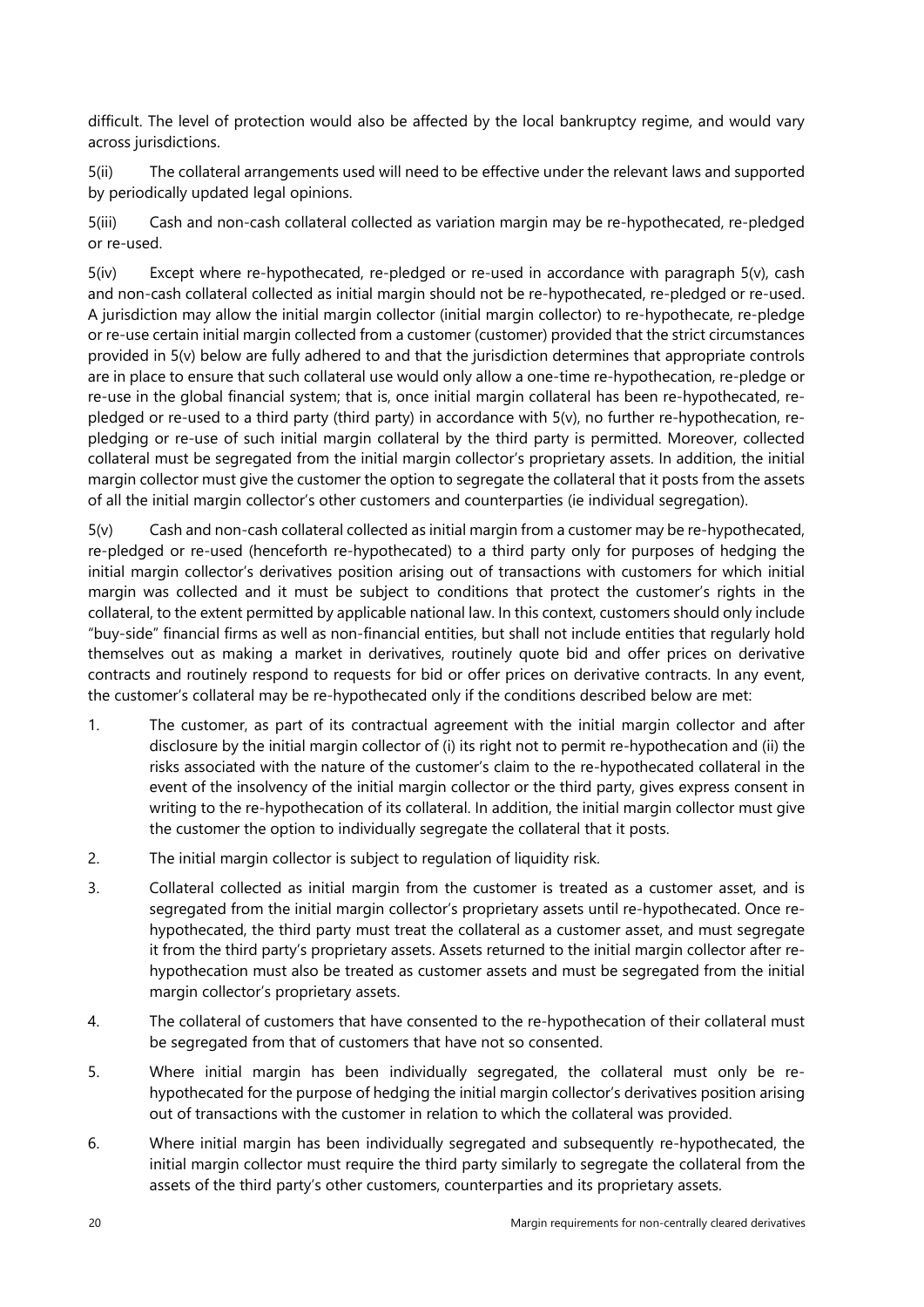- 7. Protection is given to the customer from the risk of loss of initial margin in circumstances where either the initial margin collector or the third party becomes insolvent and where both the initial margin collector and the third party become insolvent.
- 8. Where the initial margin collector re-hypothecates initial margin, the agreement with the recipient of the collateral (ie the third party) must prohibit the third party from further rehypothecating the collateral.
- 9. Where collateral is re-hypothecated, the initial margin collector must notify the customer of that fact. Upon request by the customer and where the customer has opted for individual segregation, the initial margin collector must notify the customer of the amount of cash collateral and the value of non-cash collateral that has been re-hypothecated.
- 10. Collateral must only be re-hypothecated to, and held by, an entity that is regulated in a jurisdiction that meets all of the specific conditions contained in this section and in which the specific conditions can be enforced by the initial margin collector.
- 11. The customer and the third party may not be within the same group.
- 12. The initial margin collector and the third party must keep appropriate records to show that all the above conditions have been met.

5(vi) The level and volume of re-hypothecation should be disclosed to authorities so that they can monitor any resulting risk.

5(vii) In addition, the monitoring group will review the extent to which initial margin collateral is rehypothecated, which entities are electing to have their initial margin collateral re-hypothecated, which entities have been allowed to re-hypothecate the initial margin collateral that they collect, how jurisdictions and market participants are implementing the above conditions and giving protection to assets re-hypothecated, how re-hypothecation works in practice, whether the above conditions have created level playing field issues, and how reporting on re-hypothecation can be enhanced to formulate recommendations to the BCBS and IOSCO as to whether to continue to permit re-hypothecation of collateral under these conditions, permit re-hypothecation for only a subset of non-centrally cleared derivative products, prohibit re-hypothecation altogether, or whether to otherwise modify the conditions. Finally, the monitoring group will review the definition of customer and consider whether the definition should be revised or new conditions should be added.

## <span id="page-24-0"></span>Element 6: Treatment of transactions with affiliates

#### Background discussion

6(a) Although current market practices on this point vary, the exchange of initial or variation margin by affiliated parties to a non-centrally cleared derivative is not customary. Accordingly, extending the initial margin requirements to such transactions would likely create additional liquidity demands for firms engaging in such transactions. In addition, the specific legal and regulatory environment in which such transactions are regulated varies considerably across jurisdictions. The specific legal and regulatory frameworks governing inter-affiliate derivatives transactions depend largely on the specific features of the applicable jurisdictions. For example, some jurisdictions require inter-affiliate transactions to be subject to centralised risk management whereas others oblige affiliates to enter into transactions on an arm's length basis. Such transactions may not necessarily be suited to harmonisation as varying legal systems may be driven by the specifics of each jurisdiction and its legal framework.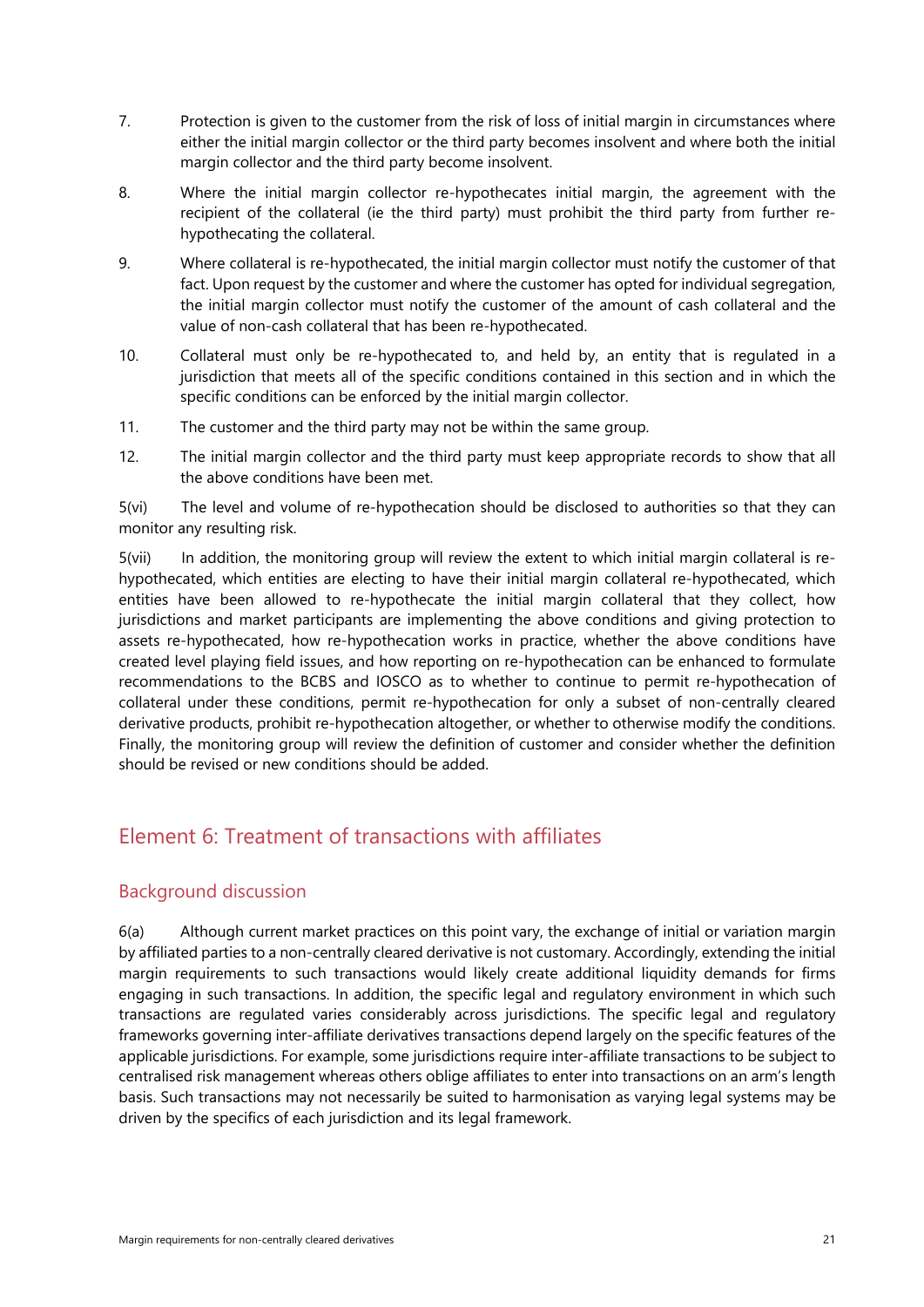#### Key principle 6

Transactions between a firm and its affiliates should be subject to appropriate regulation in a manner consistent with each jurisdiction's legal and regulatory framework.

#### Requirement 6

6.1 Local supervisors should review their own legal frameworks and market conditions and put in place initial and variation margin requirements as appropriate.

# <span id="page-25-0"></span>Element 7: Interaction of national regimes in cross-border transactions

#### Background discussion

7(a) The existing structure of markets for non-centrally cleared derivatives is global in scope. Key derivatives market participants are often engaged in derivatives activity through a variety of legal entities in different national jurisdictions and frequently deal with counterparties on a cross-border basis. Given the global nature of these markets, and as noted in the Executive Summary, the effectiveness of margin requirements could be undermined if the requirements were not consistent internationally.

7(b) Accordingly, the BCBS and IOSCO have considered, as part of the framework for margin requirements, specific approaches to ensuring that implementation of the margin requirements at a national jurisdiction-level is appropriately interactive – that is, that each national jurisdiction's rule is territorially complementary such that (i) regulatory arbitrage opportunities are limited, (ii) a level playing field is maintained, (iii) there is no application of duplicative or conflicting margin requirements to the same transaction or activity, and (iv) there is substantial certainty as to which national jurisdiction's rules apply. When a transaction is subject to two sets of rules (duplicative requirements), the home and the host regulators should endeavour to (1) harmonise the rules to the extent possible or (2) apply only one set of rules, by recognising the equivalence and comparability of their respective rules.

### Key principle 7

Regulatory regimes should interact so as to result in sufficiently consistent and non-duplicative regulatory margin requirements for non-centrally cleared derivatives across jurisdictions.

#### Requirement 7

7.1 The margin requirements in a jurisdiction may be applied to legal entities established in that local jurisdiction, which would include locally established subsidiaries of foreign entities, in relation to the initial and variation margins that they collect. Home-country supervisors may permit a covered entity to comply with the margin requirements of a host-country margin regime with respect to its derivatives activities, provided that the home-country supervisor considers the host-country margin regime to be consistent with the margin requirements described in this framework. A branch is part of the same legal entity as the headquarters; it may be subject to either the margin requirements of the jurisdiction where the headquarters is established or the requirements of the host country.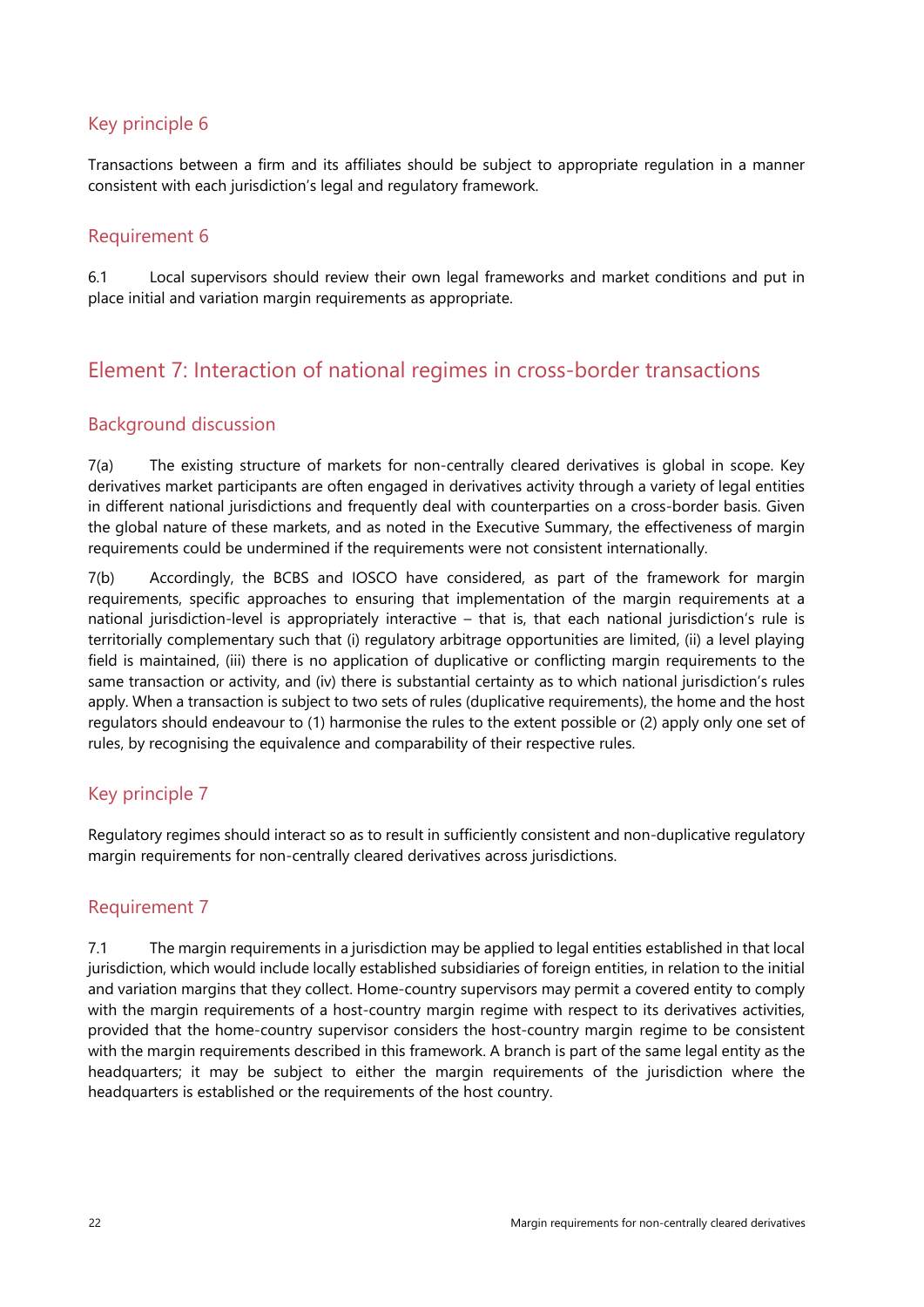#### **Commentary**

7(i) It is recommended that home and host country supervisors closely cooperate to identify conflicts and inconsistencies between regimes with respect to cross-border application of margin requirements. It is further recommended that authorities coordinate their approaches via multilateral or bilateral channels to reduce such issues, to the extent possible.

7(ii) In addition to margin requirements, a number of other aspects of the requlation of OTC derivatives have cross-border implications. As approaches to these issues evolve, the BCBS and IOSCO may consider modifications to the requirements set out above, with a view to ensuring consistency in the treatment of cross-border transactions across all aspects of OTC derivatives regulation.

# <span id="page-26-0"></span>Element 8: Phase-in of requirements

#### Background discussion

8(a) Margin requirements on non-centrally cleared derivatives will represent a significant policy change for most market participants. Initial margin requirements, in particular, are not currently applied to a large number of transactions across many market participants. Such requirements will require significant operational enhancements and will also require significant amounts of collateral for which liquidity planning will be required. While the changes that will be required as a result of universal margin requirements are important for limiting systemic risks, these changes must be managed effectively so as to allow for an appropriate transition and not create unduly large transition costs. Moreover, the benefits gained by managing the transition to the new requirements must be weighed against systemic risks that are left unmitigated during any transition period.

8(b) In addition, the requirements could impose some unnecessary operational costs on smaller entities that pose no significant systemic risk to the system and would not be expected to be bound by the initial margin requirements, in particular, in light of the provided threshold amount of €50 million.

8(c) Also, these requirements are new and interact with a large number of existing regulatory initiatives that, over time, should be reviewed and harmonised as appropriate. Accordingly, it is important that the appropriateness, efficacy and relationship of these requirements with other related requirements be monitored and evaluated on an ongoing basis.

#### Key principle 8

The requirements described in this paper should be phased in so that the systemic risk reductions and incentive benefits are appropriately balanced against the liquidity, operational and transition costs associated with implementing the requirements. In addition, the requirements should be regularly reviewed to evaluate their efficacy, soundness and relationship to other existing and related regulatory initiatives, and to ensure harmonisation across jurisdictions.

#### Requirement 8

8.1 From 1 September 2016, any covered entity belonging to a group whose aggregate month-end average notional amount of non-centrally clear derivatives for March, April, and May of 2016 exceeds €3.0 trillion will be required to exchange variation margin when transacting with another covered entity (provided that it also meets that condition). The requirements to exchange variation margin between these covered entities only applies to new contracts entered into after 1 September 2016. Exchange of variation margin on other contracts is subject to bilateral agreement.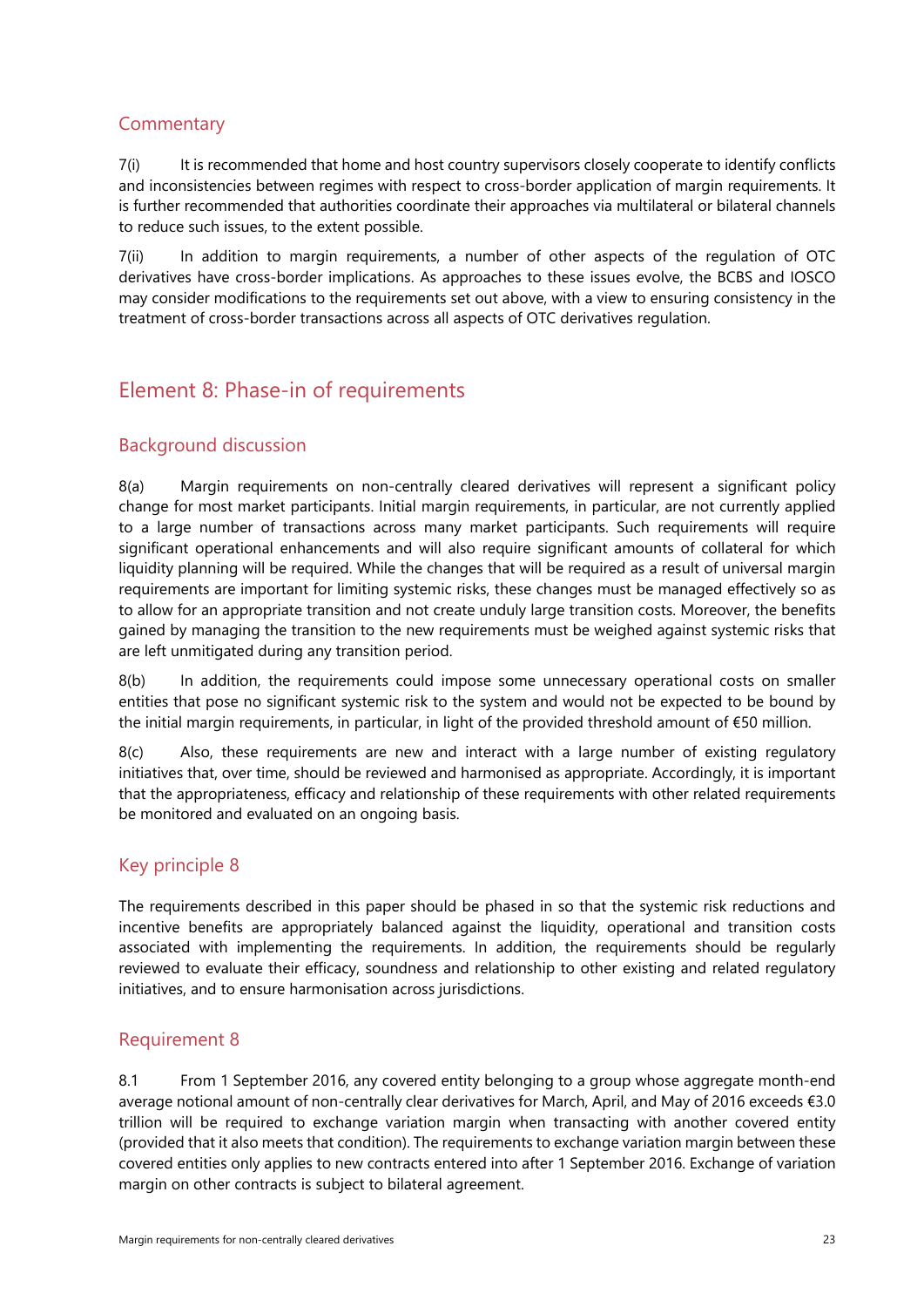8.2 From 1 March 2017, all covered entities will be required to exchange variation margin. Subject to paragraph 8.1 above, the requirement to exchange variation margin between covered entities only applies to new contracts entered into after 1 March 2017. Exchange of variation margin on other contracts is subject to bilateral agreement.

8.3 The requirement to exchange two-way initial margin with a threshold of up to €50 million will be staged as follows.

8.4 From 1 September 2016 to 31 August 2017, any covered entity belonging to a group whose aggregate month-end average notional amount of non-centrally cleared derivatives for March, April, and May of 2016 exceeds €3.0 trillion will be subject to the requirements when transacting with another covered entity (provided that it also meets that condition).

8.5 From 1 September 2017 to 31 August 2018, any covered entity belonging to a group whose aggregate month-end average notional amount of non-centrally cleared derivatives for March, April, and May of 2017 exceeds €2.25 trillion will be subject to the requirements when transacting with another covered entity (provided that it also meets that condition).

8.6 From 1 September 2018 to 31 August 2019, any covered entity belonging to a group whose aggregate month-end average notional amount of non-centrally cleared derivatives for March, April, and May of 2018 exceeds €1.5 trillion will be subject to the requirements when transacting with another covered entity (provided that it also meets that condition).

8.7 From 1 September 2019 to 31 August 2021, any covered entity belonging to a group whose aggregate month-end average notional amount of non-centrally cleared derivatives for March, April, and May of 2019 exceeds €0.75 trillion will be subject to the requirements when transacting with another covered entity (provided that it also meets that condition).

8.8 From 1 September 2021 to 31 August 2022, any covered entity belonging to a group whose aggregate month-end average notional amount of non-centrally cleared derivatives for March, April, and May of 2021 exceeds €50 billion will be subject to the requirements when transacting with another covered entity (provided that it also meets that condition).

8.9 On a permanent basis (ie from 1 September 2022), any covered entity belonging to a group whose aggregate month-end average notional amount of non-centrally cleared derivatives for March, April, and May of the year exceeds €8 billion will be subject to the requirements described in this paper during the one-year period from 1 September of that year to 31 August of the following year when transacting with another covered entity (provided that it also meets that condition). Any covered entity belonging to a group whose aggregate month-end average notional amount of non-centrally cleared derivatives for March, April, and May of the year is less than €8 billion will not be subject to the initial margin requirements described in this paper.

8.10 For the purposes of calculating the group aggregate month-end average notional amount for determining whether a covered entity will be subject to the initial margin requirements described in this paper, all of the group's non-centrally cleared derivatives, including physically settled FX forwards and swaps, should be included.

8.11 Initial margin requirements will apply to all new contracts entered into during the periods described above. Applying the initial margin requirements to existing derivatives contracts is not required.[20](#page-27-0)

8.12 Global regulators will work together to ensure that there is sufficient transparency regarding which entities are and are not subject to the initial margin requirements during the phase-in period.

<span id="page-27-0"></span><sup>&</sup>lt;sup>20</sup> Genuine amendments to existing derivatives contracts do not qualify as a new derivatives contract. Any amendment that is intended to extend an existing derivatives contract for the purpose of avoiding margin requirements will be considered a new derivatives contract.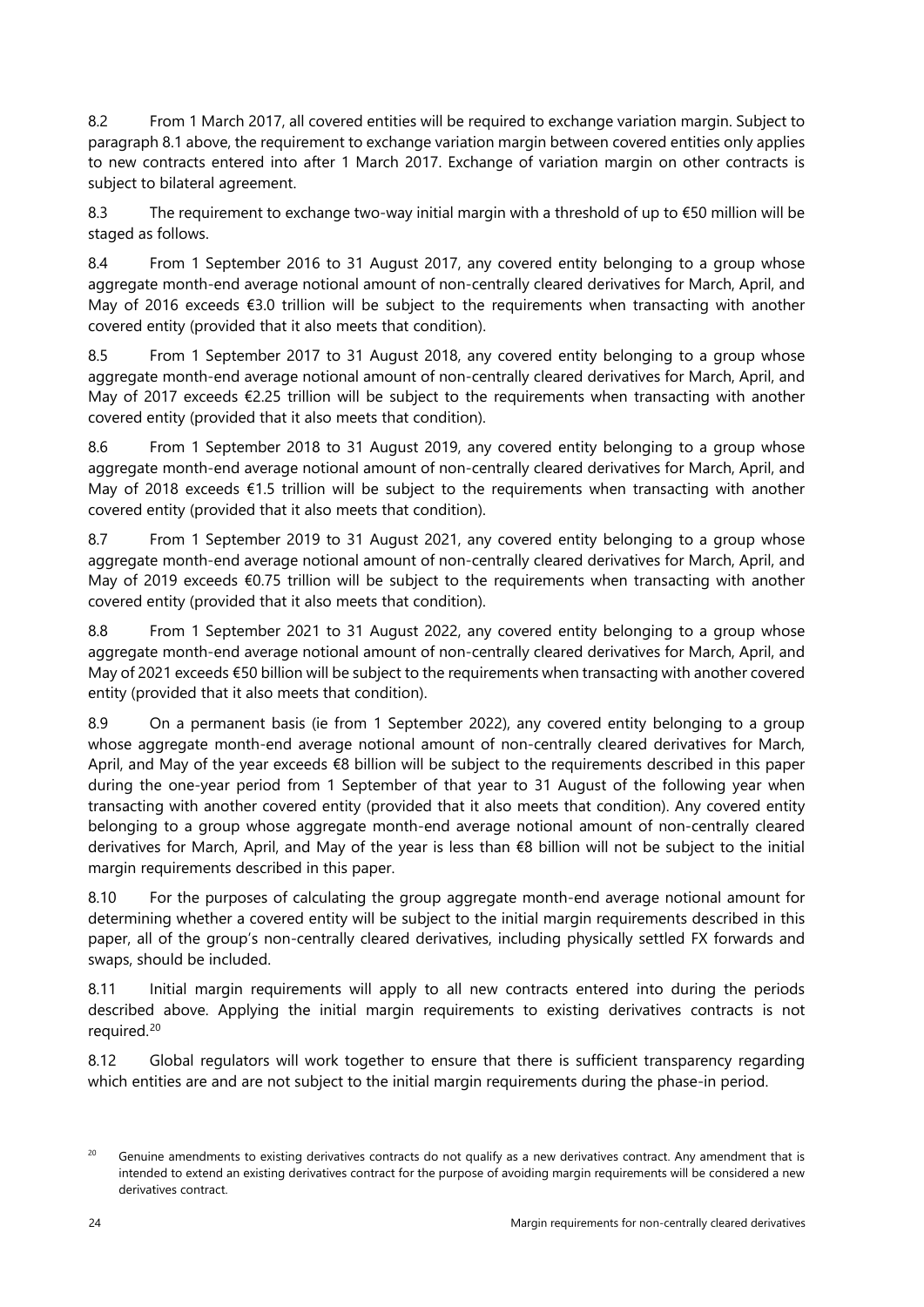# <span id="page-28-0"></span>Appendix A

# <span id="page-28-1"></span>Standardised initial margin schedule

| <b>Asset class</b>               | Initial margin requirement (% of notional exposure) |
|----------------------------------|-----------------------------------------------------|
| Credit: 0-2 year duration        | 2                                                   |
| Credit: 2-5 year duration        | 5                                                   |
| Credit 5+ year duration          | 10                                                  |
| Commodity                        | 15                                                  |
| Equity                           | 15                                                  |
| Foreign exchange                 | 6                                                   |
| Interest rate: 0-2 year duration | 1                                                   |
| Interest rate: 2-5 year duration | 2                                                   |
| Interest rate: 5+ year duration  | 4                                                   |
| Other                            | 15                                                  |